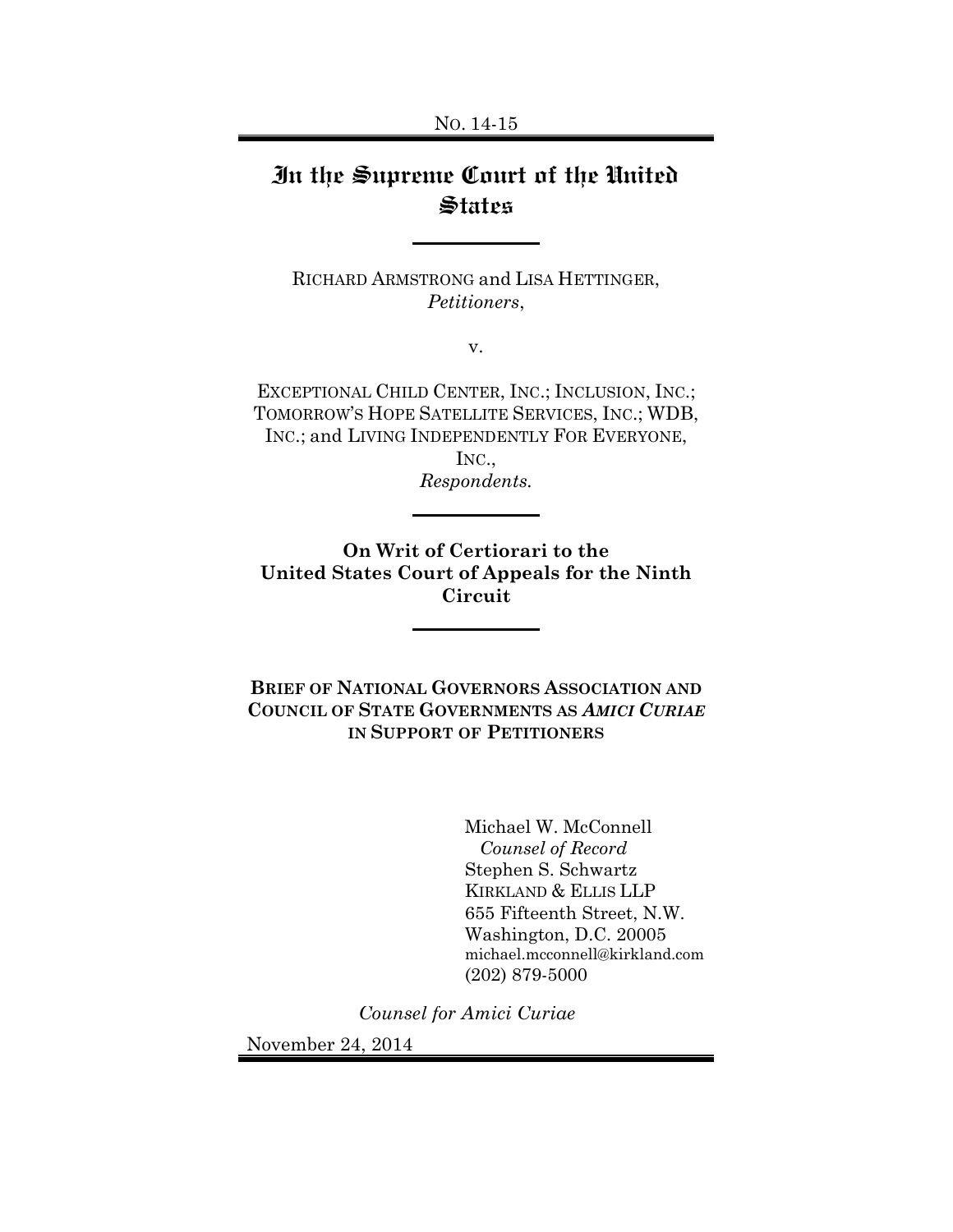## **QUESTION PRESENTED**

Whether the Supremacy Clause supplies a cause of action to sue in federal court even where the underlying federal law creates neither a federal right nor a defense.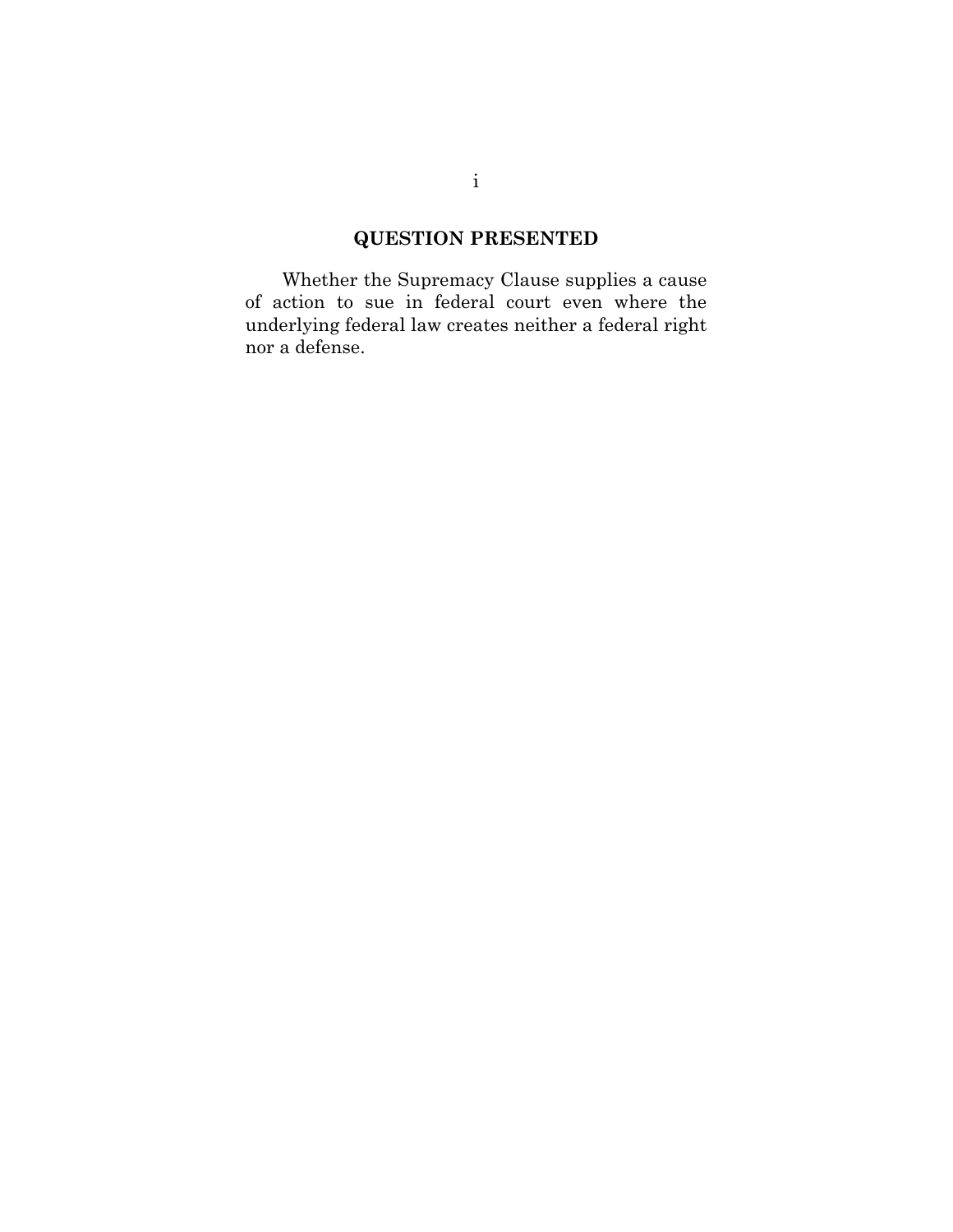## **Table of Contents**

## **Page**

|    |                                                                                                                         | <b>INTRODUCTION AND SUMMARY OF</b>                                                                                                                  |  |
|----|-------------------------------------------------------------------------------------------------------------------------|-----------------------------------------------------------------------------------------------------------------------------------------------------|--|
|    |                                                                                                                         |                                                                                                                                                     |  |
| L. |                                                                                                                         | THE HISTORY OF THE SUPREMACY<br><b>CLAUSE SHOWS THAT IT DOES NOT</b><br><b>GRANT RESPONDENTS A CAUSE OF</b><br><b>ACTION WHERE FEDERAL LAW DOES</b> |  |
|    |                                                                                                                         | A. The Supremacy Clause's Antecedents In<br>The Colonial Charters Did Not Recognize<br>Causes Of Action Where English Or                            |  |
|    |                                                                                                                         | 1. The Colonies were required to legislate                                                                                                          |  |
|    |                                                                                                                         | 2. Enforcement of consistency with<br>English law did not include causes of<br>action for colonists who did not have                                |  |
|    | B. The Framers Did Not Intend The<br>Supremacy Clause To Create A Cause Of<br>Action Where There Is No Federal Right To |                                                                                                                                                     |  |
|    |                                                                                                                         | 1. The records of the Constitutional<br>Convention do not indicate that a free-                                                                     |  |

## ii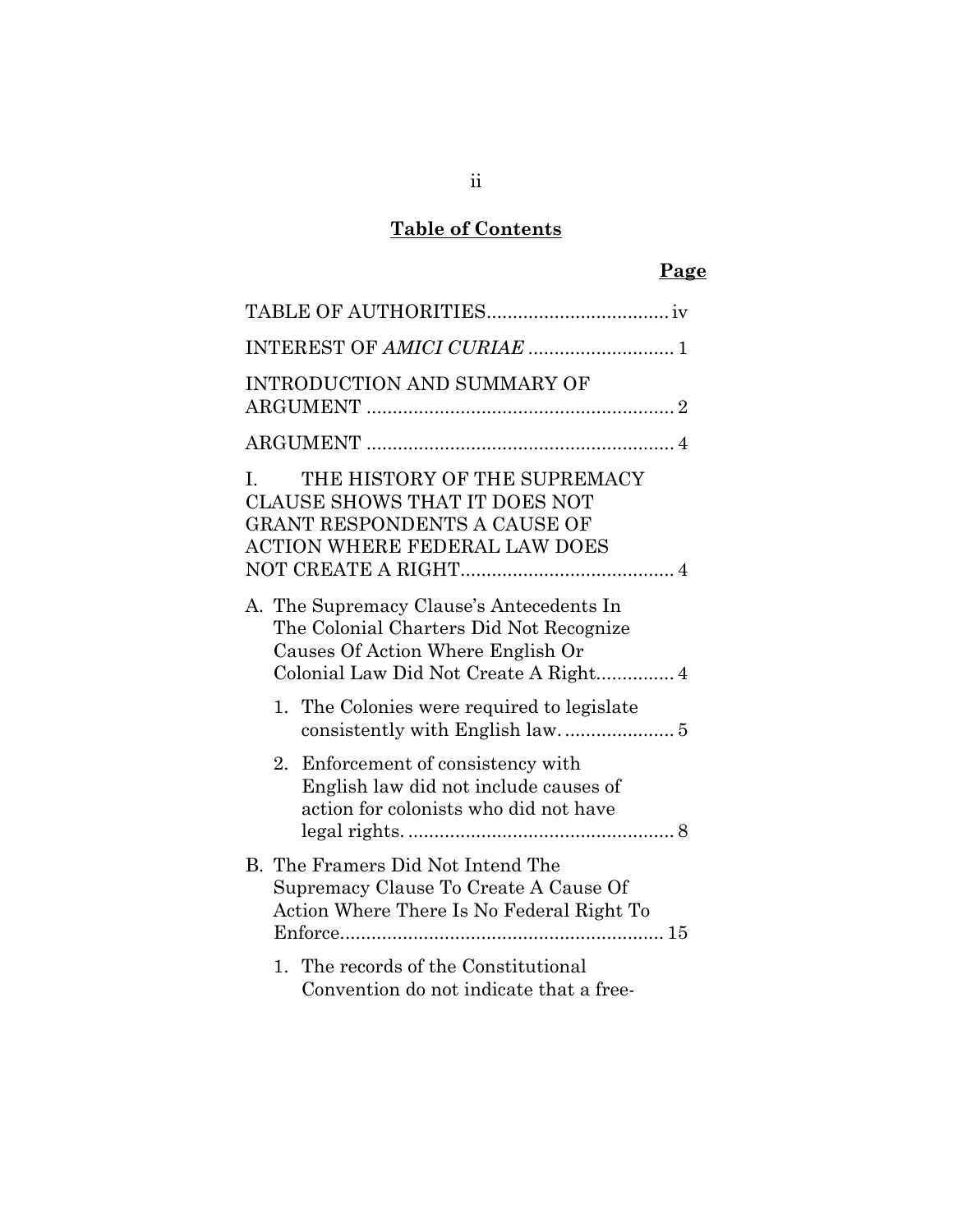| standing cause of action based on the<br>Supremacy Clause was contemplated<br>where federal law does not create a                                               |
|-----------------------------------------------------------------------------------------------------------------------------------------------------------------|
| 2. Early interpretations do not indicate<br>that the Supremacy Clause was<br>regarded as creating a free-standing<br>cause of action where there is no federal  |
| C. Historical Evidence Therefore Leads To<br>The Inference That The Supremacy Clause<br>Was Not Intended To Create A Free-<br>Standing Cause Of Action Absent A |
| THIS COURT HAS NOT<br>$\Pi$ .<br><b>INTERPRETED THE SUPREMACY CLAUSE</b><br>AS CREATING A FREE-STANDING CAUSE<br>OF ACTION ABSENT A FEDERAL RIGHT 24            |
| A. Respondents' Cause Of Action Is<br>Inconsistent With Existing Methods Of<br>Vindicating Federal Rights And Defenses 25                                       |
| B. Respondents' Cause Of Action Is<br><b>Inconsistent With Existing Federal</b>                                                                                 |
| 1. Respondents' theory conflicts with this<br>Court's precedent on implied statutory                                                                            |
| Respondents' theory would render<br>2.<br>Section 1983's equitable remedies                                                                                     |
|                                                                                                                                                                 |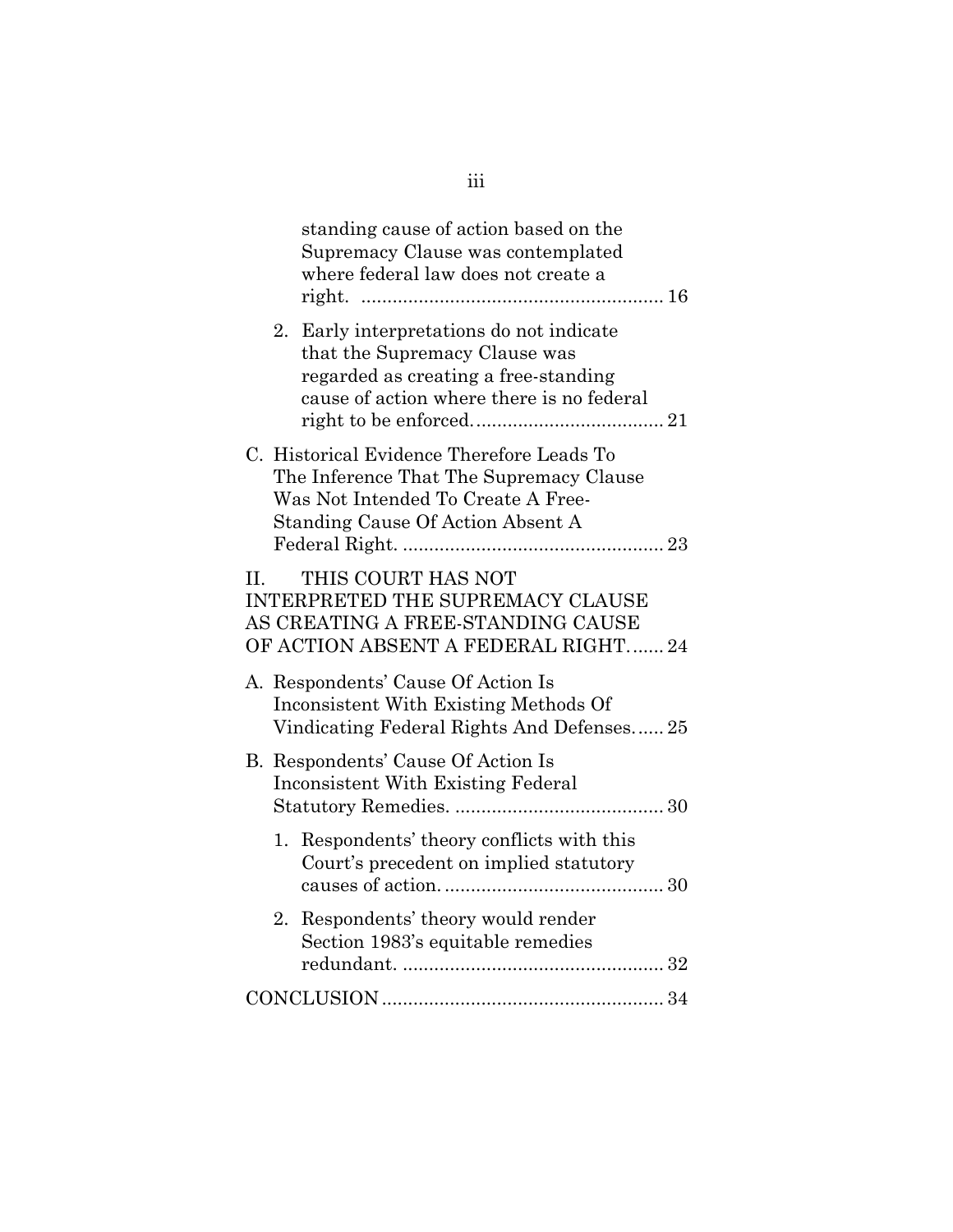## **TABLE OF AUTHORITIES**

## **Cases**

| Alexander v. Sandoval,                                                |
|-----------------------------------------------------------------------|
| Chapman v. Houston Welfare Rights Org.,                               |
| Crosby v. National Foreign Trade Council,                             |
| Davis v. Jordan,                                                      |
| Dennis v. Higgins,                                                    |
| Douglas v. Independent Living Center of<br>Southern California, Inc., |
| Ex parte Tyler,                                                       |
| Ex parte Young,                                                       |
| Florida Lime & Avocado Growers, Inc. v. Paul,                         |
| Gade v. National Solid Wastes Mgmt. Ass'n,                            |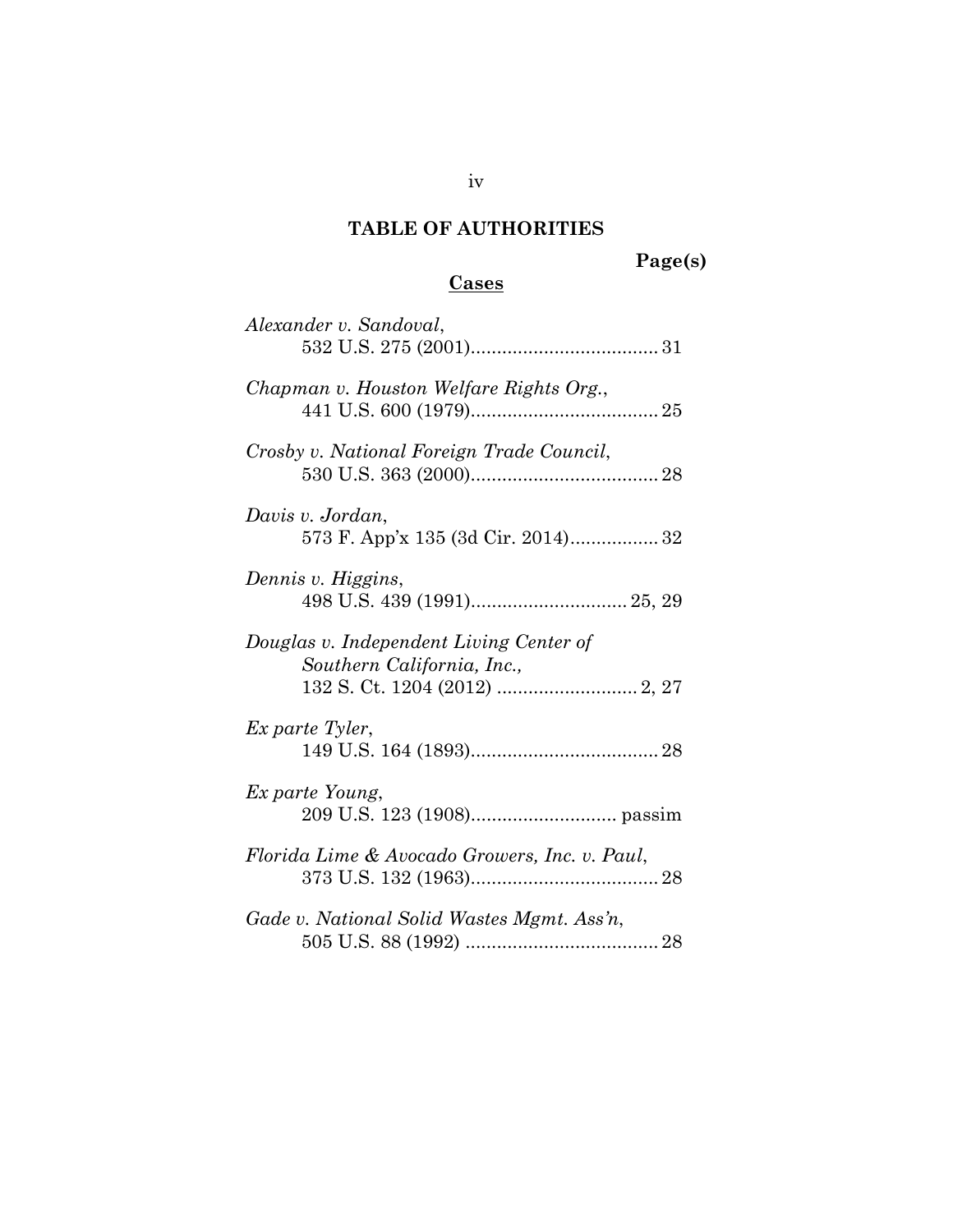| Geier v. American Honda Motor Co., Inc.,                                      |
|-------------------------------------------------------------------------------|
| Golden State Transit Corp. v. City of Los<br><i>Angeles,</i>                  |
| Gonzaga Univ. v. Doe,                                                         |
| $Linda$ R.S. v. Richard D.,                                                   |
| Medellin v. Texas,                                                            |
| National Foreign Trade Council v. Natsios,                                    |
| Osborn v. Bank of the United States,<br>22 U.S. (9 Wheat.) 738 (1824)  27, 33 |
| Ray v. Atlantic Richfield Co.,                                                |
| Scott v. Donald,                                                              |
| Shaw v. Delta Air Lines, Inc.,<br>463 U.S. 85 (1983)  26, 27, 30              |
| Stoneridge Inv. Partners, LLC v. Scientific-<br>Atlanta,                      |
| United States v. Claflin,                                                     |

v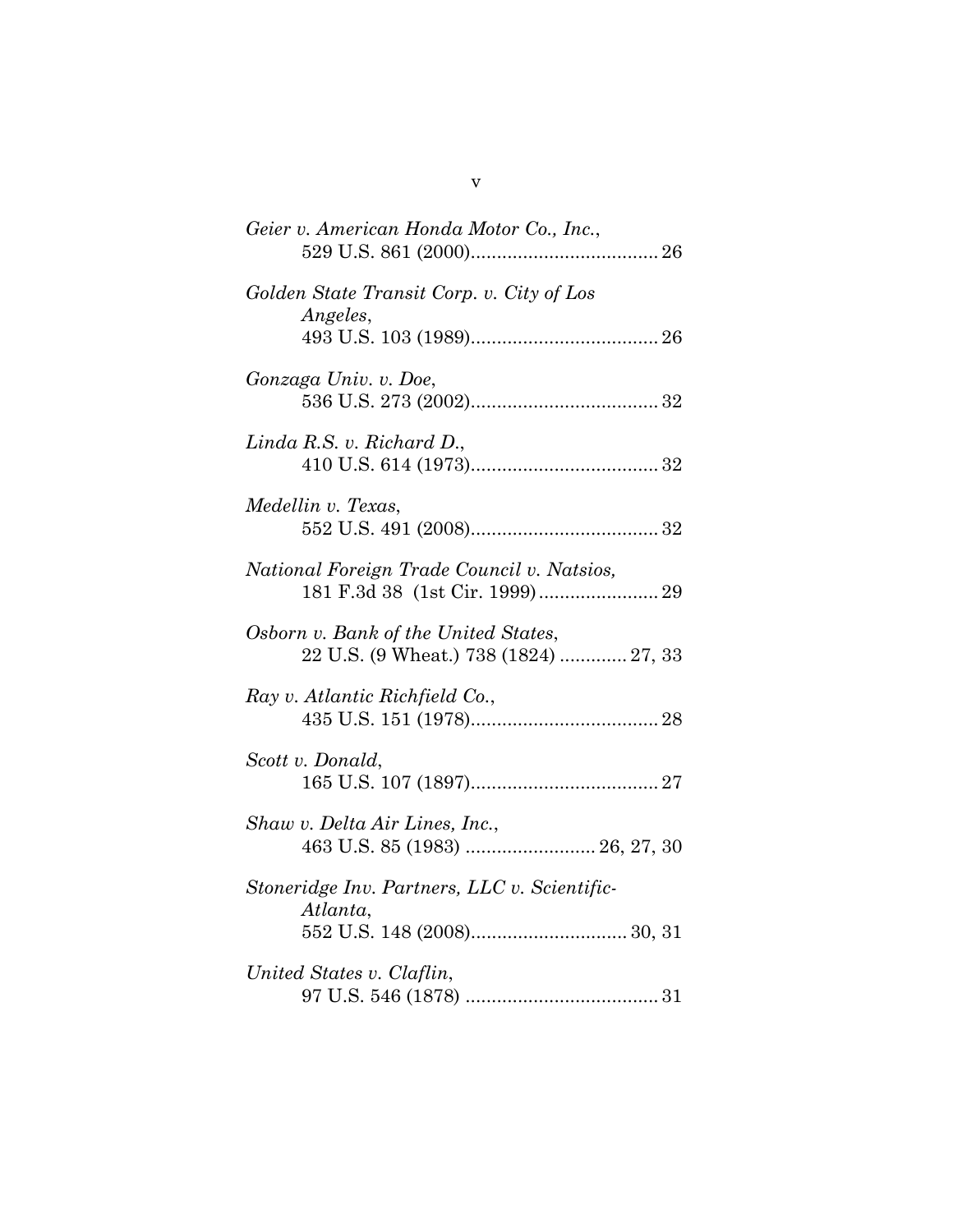| Verizon Md. Inc. v. Public Serv. Comm'n,                    |
|-------------------------------------------------------------|
| Virginia Office for Protection $\&$ Advocacy v.<br>Stewart, |
|                                                             |
| Williams v. Neely,                                          |
|                                                             |
| Williamson v. Mazda Motor of Am., Inc.,                     |

## **Statutes**

## **Books**

| Bilder, Mary Sarah, The Transatlantic                                                          |
|------------------------------------------------------------------------------------------------|
| Constitution: Colonial Legal Culture                                                           |
|                                                                                                |
| Hamburger, Phillip, Law and Judicial Duty                                                      |
| Johnson, Samuel, A Dictionary of the English                                                   |
| McDonald, Forrest, <i>Novus Ordo Seclorum: The</i><br>Intellectual Origins of the Constitution |

## vi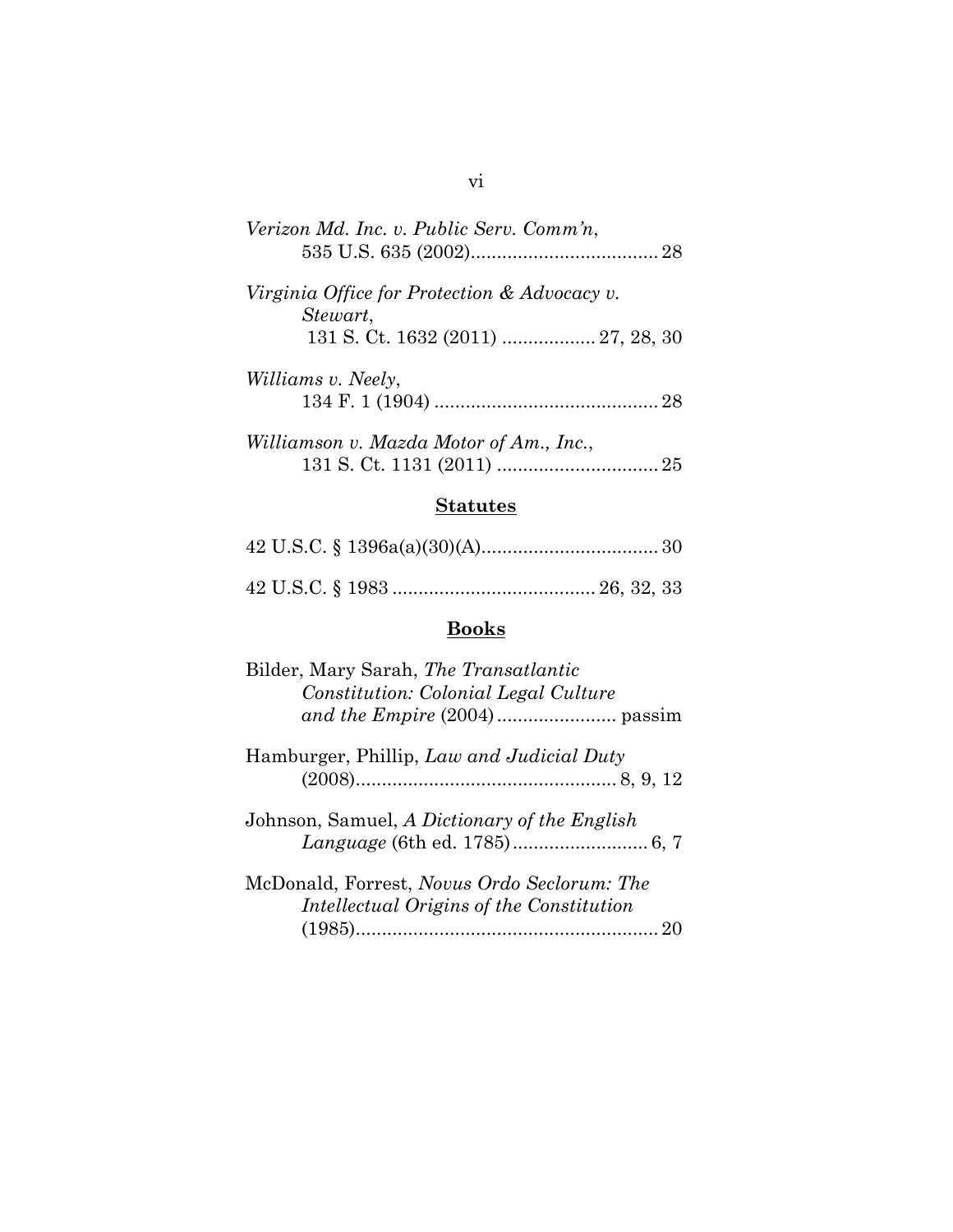| Pomeroy, John Norton, A Treatise on Equity<br>Jurisprudence as Administered in the<br>United States of America (5th ed. 1941)28                                                                                                                                                               |
|-----------------------------------------------------------------------------------------------------------------------------------------------------------------------------------------------------------------------------------------------------------------------------------------------|
| Russell, Elmer Beecher, The Review of<br>American Colonial Legislation by the                                                                                                                                                                                                                 |
| Smith, Joseph Henry, Appeals to the Privy<br>Council from the American Plantations                                                                                                                                                                                                            |
| Story, Joseph, Commentaries on the<br>Constitution of the<br>United States (1833)  23, 25                                                                                                                                                                                                     |
| The Federalist (Clinton Rossiter ed., 1961) 21, 22                                                                                                                                                                                                                                            |
| The Records of the Federal Convention of 1787<br>(Max Farrand ed., rev'd ed. 1966) passim                                                                                                                                                                                                     |
| Thorpe, Francis Newton, The Federal and<br><b>State Constitutions Colonial Charters,</b><br>and Other Organic Laws of the States,<br>Territories, and Colonies Now or<br>Heretofore Forming the United States of<br>America Compiled and Edited Under<br>the Act of Congress of June 30, 1906 |
| Weir, David A., Early New England: A                                                                                                                                                                                                                                                          |

# **Articles**

Harrison, John, Ex Parte Young, 60 Stan. L. Rev. 989 (2008) ....................... 27

## vii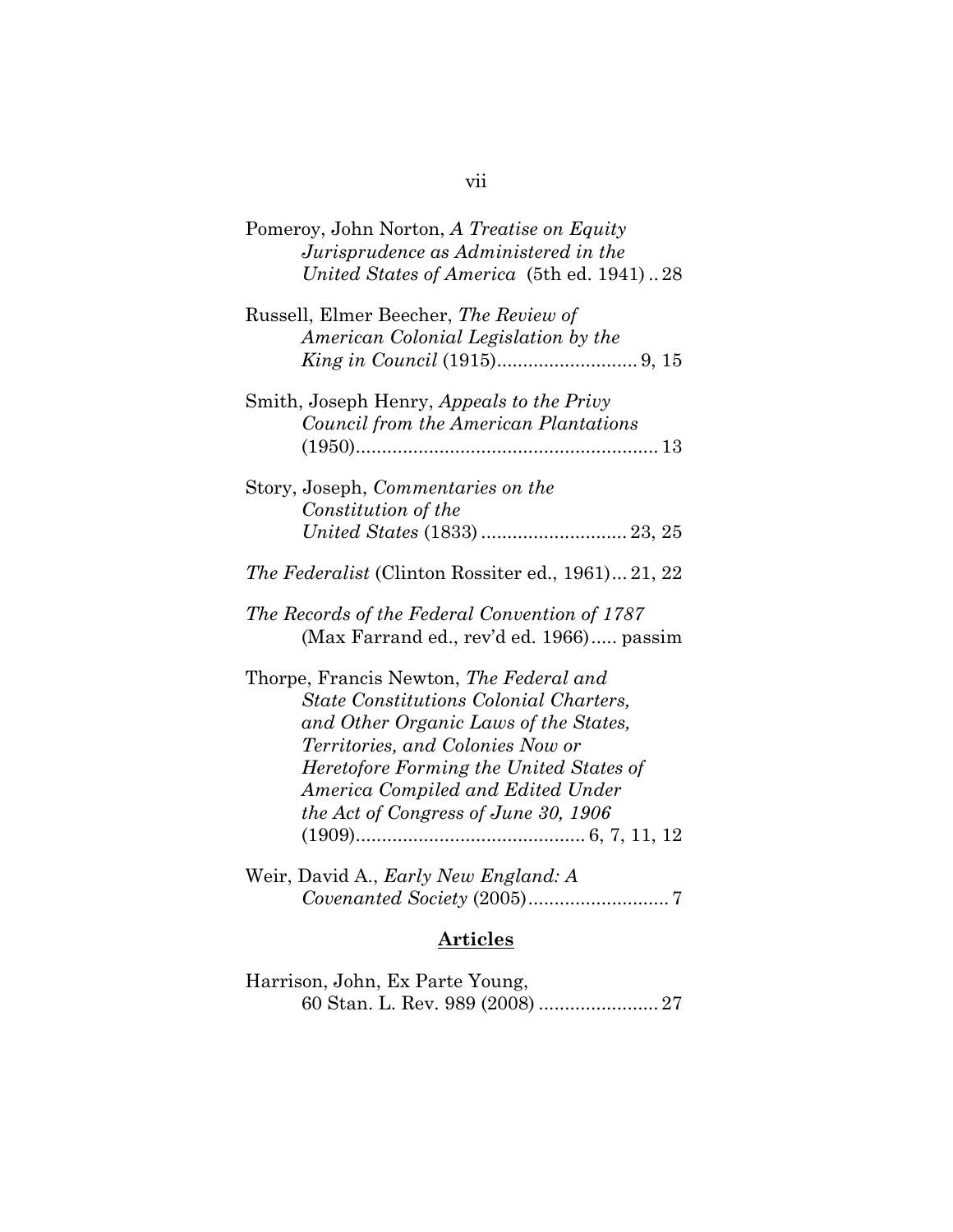| Hart, Jr., Henry M., The Relations Between |  |
|--------------------------------------------|--|
| State and Federal Law, 54 Colum. L.        |  |
|                                            |  |

Schlesinger, Arthur M., *Colonial Appeals to the Privy Council*, 28 Poli. Sci. Q. 279 (1913) .............. 11, 12, 13

### **Other Authorities**

Cong. Globe, 42d Cong., 1st Sess. (1871) ............. 33 Declaration of Independence (U.S. 1776) ............ 10 *Restatement (Third) of the Foreign Relations Law of the United States* § 907 (1987) ...... 32

#### viii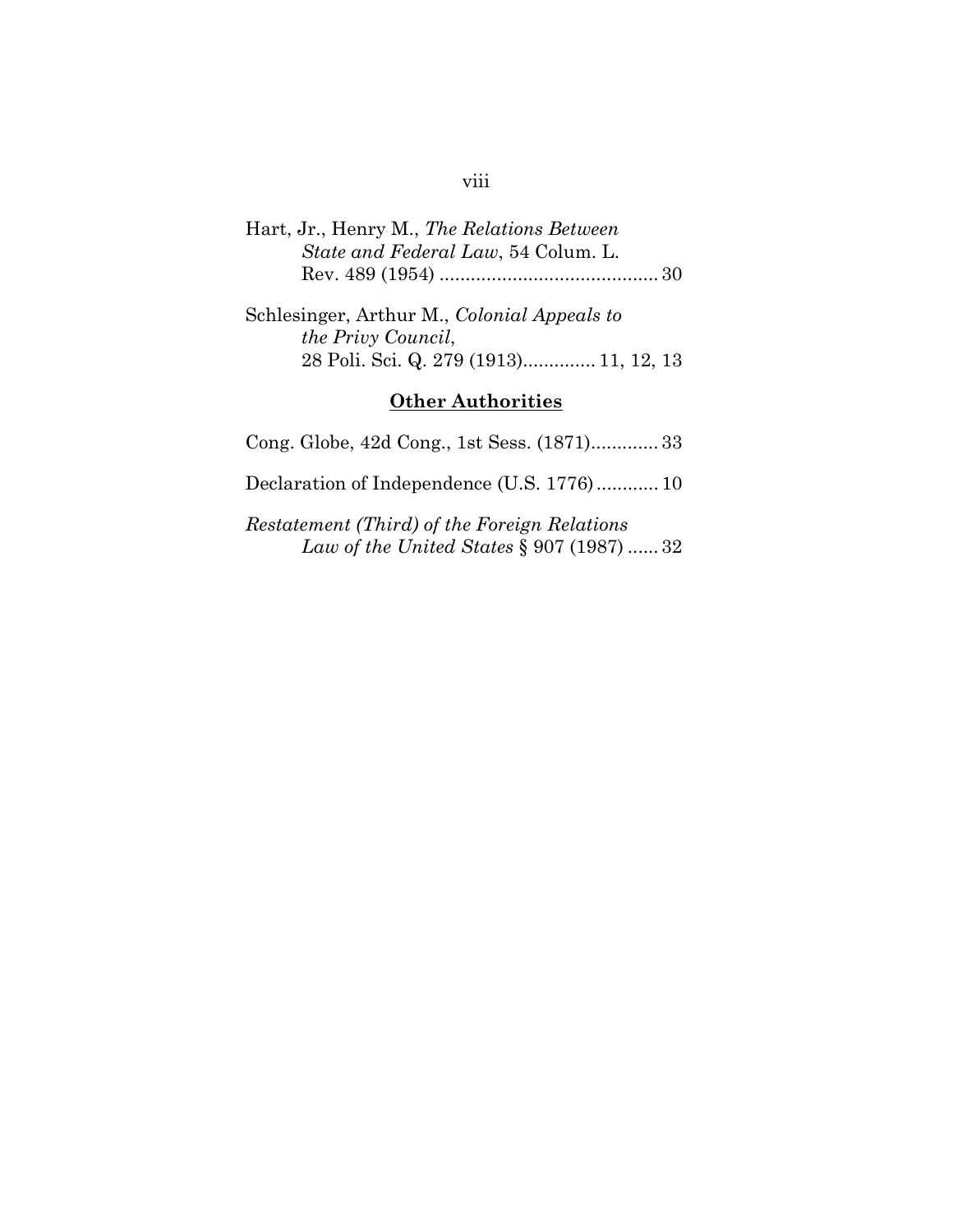#### **INTEREST OF** *AMICI CURIAE***<sup>1</sup>**

*Amici* — the National Governors Association and the Council of State Governments — are national organizations whose members include State elected and appointed officials from across the United States. These organizations regularly file *amicus* briefs in cases that, like this one, concern federalism and raise pre-emption challenges.

In this case, the Court will decide whether the Ninth Circuit misconstrued the Supremacy Clause when it held that private parties without federal rights or defenses may seek legal and equitable relief to enforce their own notions of what federal statutes require of States. The effect is to shift resolution of alleged conflicts between state policies and federal law, which often are of a discretionary and policyfocused nature, from administrative bodies to the courts, without congressional authorization. That is a recipe for increased federal-state conflict and for frustration of state attempts to achieve joint statefederal goals in new and creative ways.

<sup>1</sup> No counsel for a party authored this brief in whole or in part, and no counsel or party made a monetary contribution intended to fund the preparation or submission of this brief. Besides *amici curiae* or their counsel, no party has made a monetary contribution to this brief's preparation and submission. The parties have consented to the filing of this brief.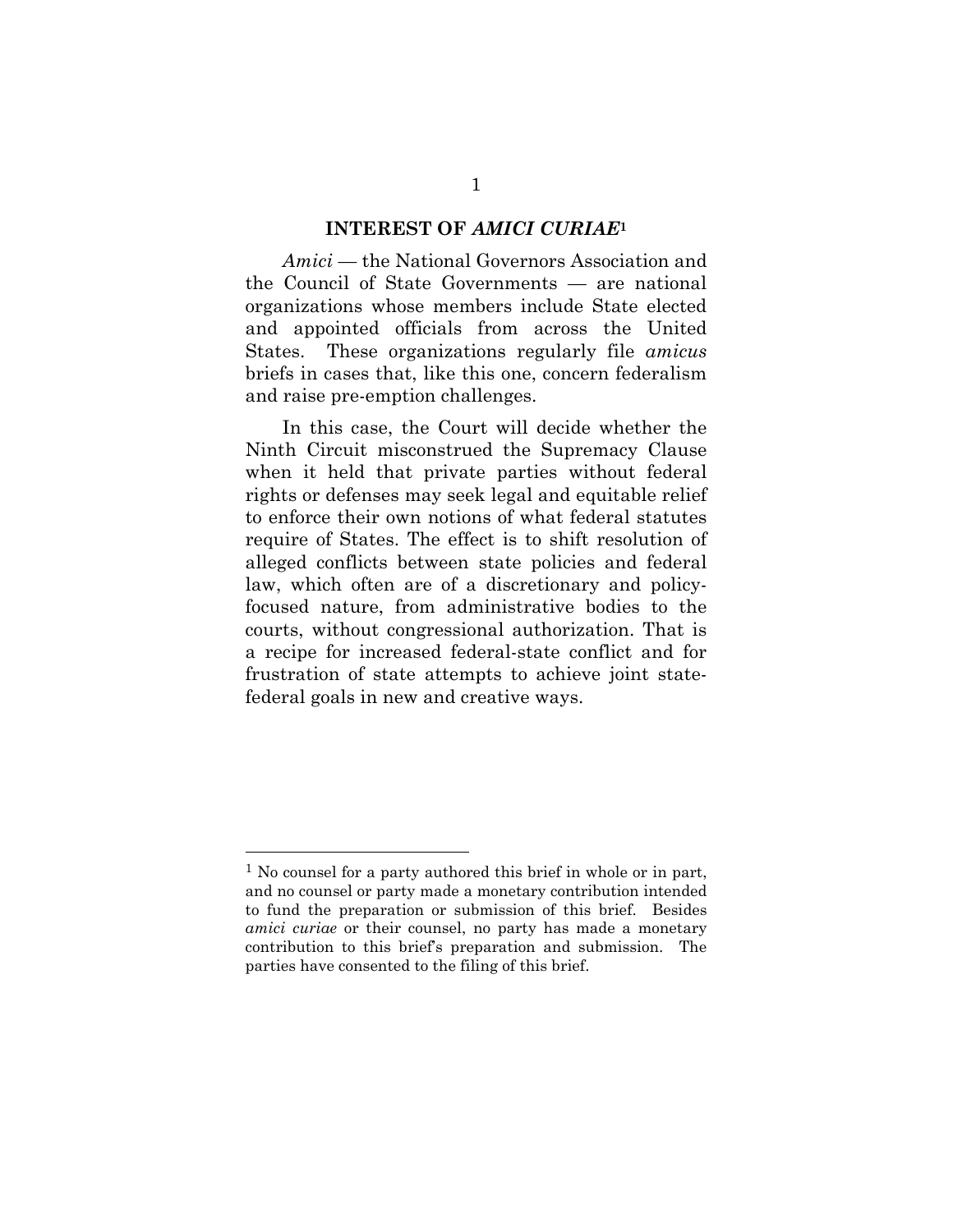#### **INTRODUCTION AND SUMMARY OF ARGUMENT**

As the dissenters explained in *Douglas v. Independent Living Center of Southern California, Inc.* — a case which raised, but did not resolve, the same question presented here — "[t]he purpose of the Supremacy Clause is … to ensure that, in a conflict with state law, whatever Congress says goes." 132 S. Ct. 1204, 1212 (2012) (Roberts, C.J., dissenting). The majority opinion in *Independent Living Center* did not dispute that interpretation, *see id.* at 1211 ("[W]e do not address whether the Ninth Circuit properly recognized a Supremacy Clause action to enforce this federal statute[.]"), and it comports with the Clause's origins in colonial law; its drafting history at the Philadelphia Convention; early scholarly interpretations; and this Court's jurisprudence on implied and statutory causes of action. Far from granting plaintiffs a roving commission to seek judicial correction of perceived conflicts between State and federal law, the Supremacy Clause is a priority rule that ensures the precedence of federal law in litigation where federal law creates an individual *right* or *defense.*

In litigation between private parties and State officials or agencies, preemption claims arise in three procedural contexts: (1) where Congress has expressly or impliedly created a private cause of action allowing aggrieved persons to sue State officials for violations of federal rules; (2) where federal law provides a defense to criminal or civil actions brought against a person by a State; and (3) where equity permits a person with a federal defense to file an anticipatory suit to enjoin a criminal or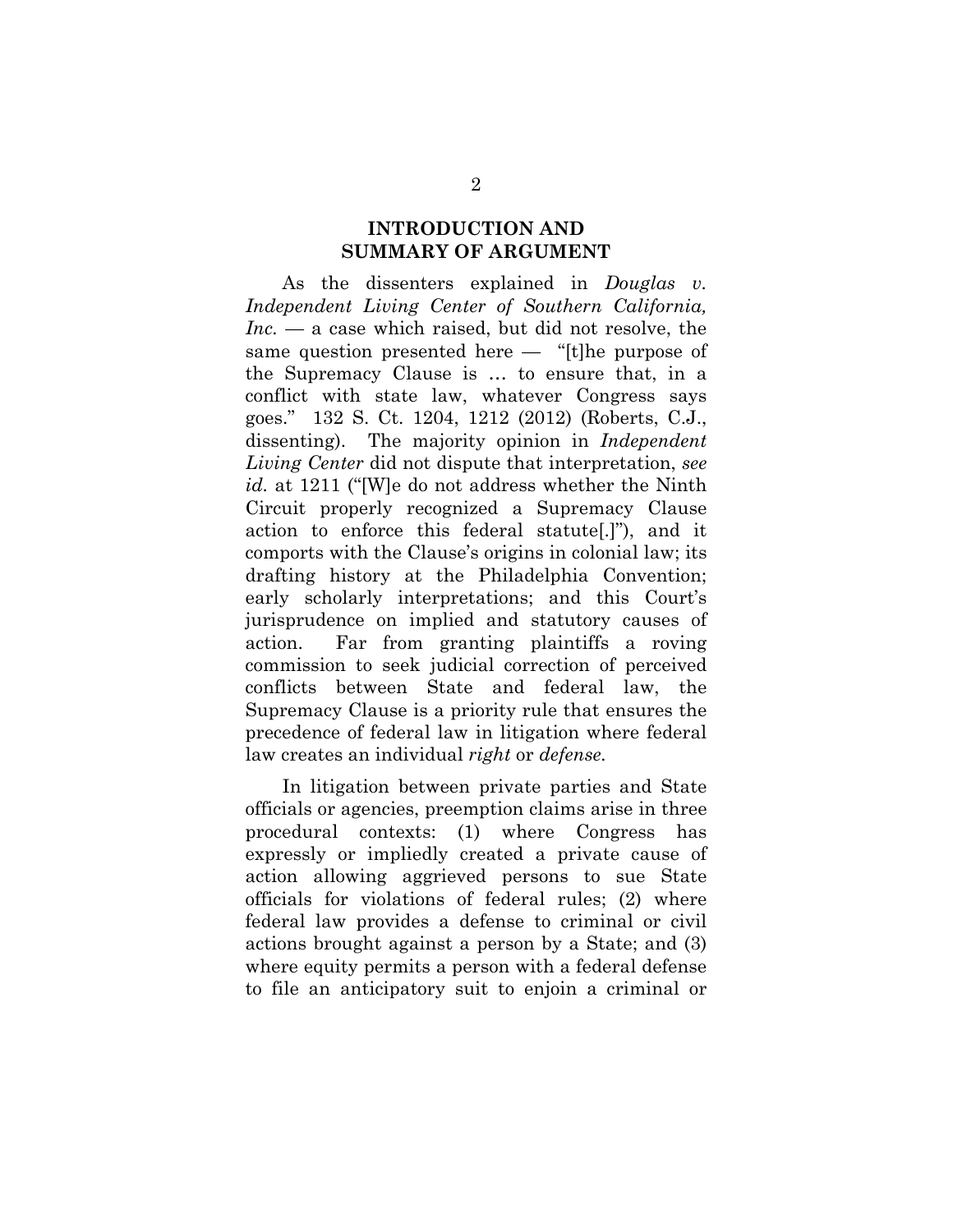civil proceeding that would violate federal law. There is no basis for the Ninth Circuit's holding that a person may sue in court to enforce the preemptive effect of federal law where Congress has not created a private right of action.

That leaves Respondents in this case without any route into federal court. It is undisputed that Respondents have no right of action arising directly from Medicaid, Section 1983, any other federal statute, or any provision of the Constitution other than the Supremacy Clause standing alone. It is also undisputed that Respondents are not subject to any State enforcement proceeding to which federal law might serve as a defense, a prerequisite for actions under the equitable theories reflected in, *e.g.*, *Ex parte Young*, 209 U.S. 123 (1908). In holding that the Supremacy Clause permits plaintiffs to bring suit in federal court for pre-emption of State law in any case where they have standing, the Ninth Circuit erred and should be reversed.

Because of the novelty of the Ninth Circuit's construction of the Supremacy Clause, we will first address the historical background and purpose of that Clause, and then show that the Ninth Circuit's holding is deeply inconsistent with the structural principles that long have governed federal court authority to review the acts of state governments.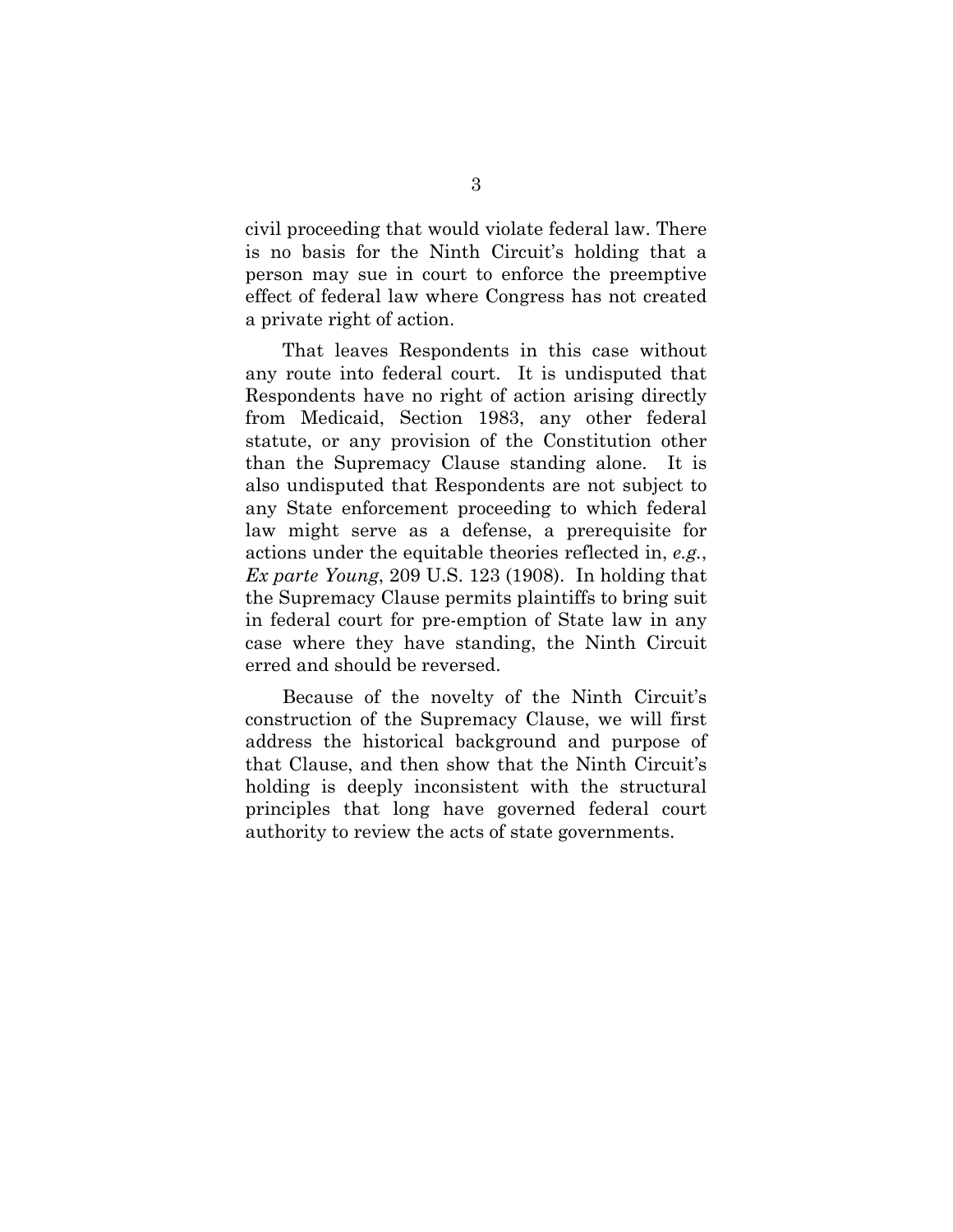#### **ARGUMENT**

## **I. THE HISTORY OF THE SUPREMACY CLAUSE SHOWS THAT IT DOES NOT GRANT RESPONDENTS A CAUSE OF ACTION WHERE FEDERAL LAW DOES NOT CREATE A RIGHT.**

The Supremacy Clause is a solution to the inherent potential conflict in a two-tiered federal system in which the several States and the national government have overlapping authority to legislate in certain areas. As debates in the Philadelphia Convention reveal, the Supremacy Clause was crafted as an alternative to James Madison's favored solution of a congressional "negative" on State laws, and was based on the Americans' prior experience of a kind of federalism within the British imperial system. *See* Mary Sarah Bilder, *The Transatlantic Constitution: Colonial Legal Culture and the Empire* 11 (2004). Nothing in the Clause's colonial or Framing-era origins suggests that it would ever have been expected to create a free-standing cause of action in the absence of a federal right or defense.

## **A. The Supremacy Clause's Antecedents In The Colonial Charters Did Not Recognize Causes Of Action Where English Or Colonial Law Did Not Create A Right.**

The concerns reflected in the Supremacy Clause were not new at the time of the Constitutional Convention. Long before the American colonies declared their independence, the question of how to ensure consistency between a supreme central authority and peripheral legislatures was a concern of British imperial administrators. Their answers to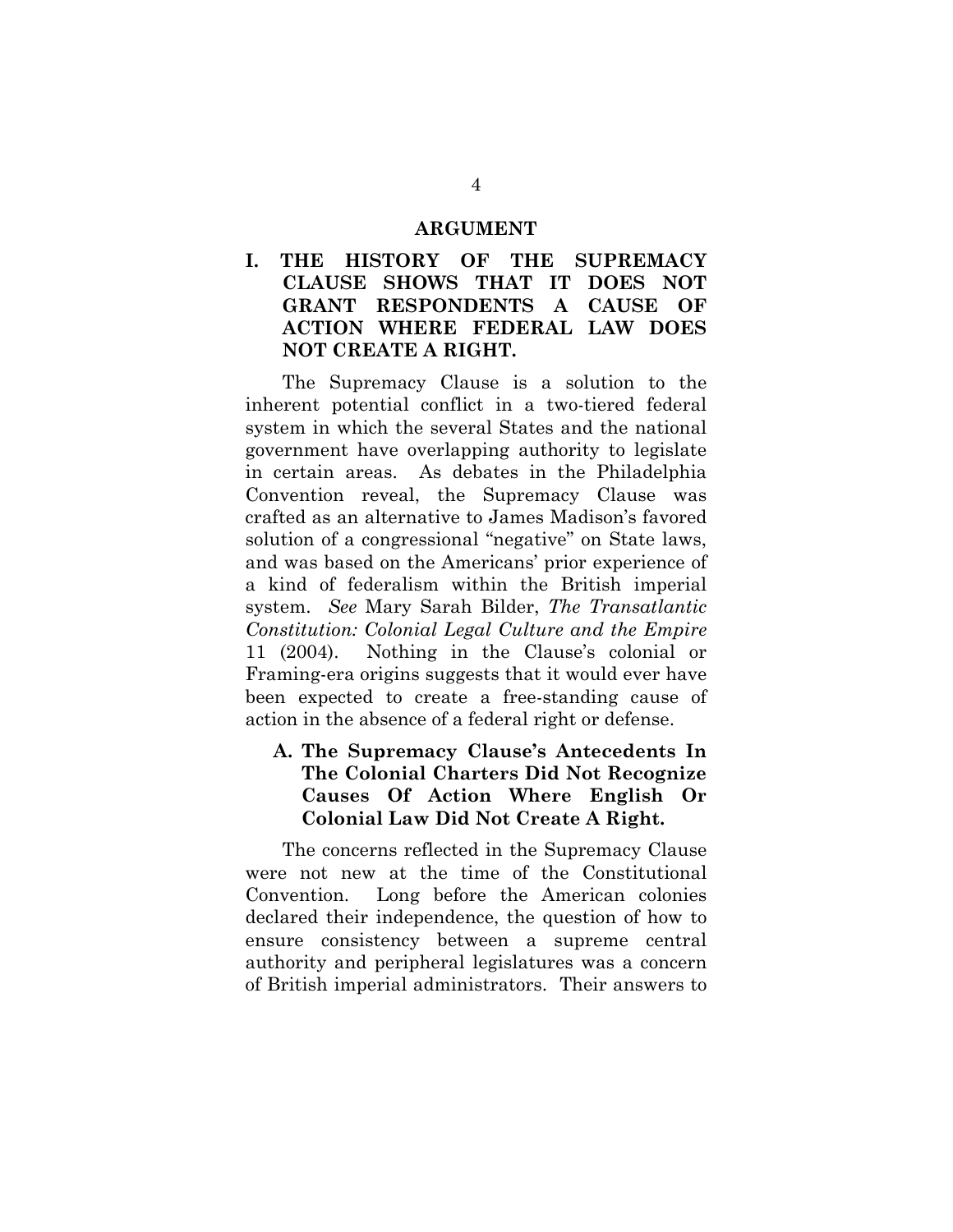that question are reflected in the colonial charters granted in the seventeenth and early eighteenth centuries, which allowed the colonial legislatures substantial powers of local self-government within boundaries set by British law.

The British imperial system — dubbed by historians the "transatlantic constitution" employed two basic procedural mechanisms for ensuring that colonial law did not offend British law. Some, but not all, colonies were required to send copies of enacted statutes to London for review by the Lords of the Committee for Trade and Plantations (commonly called the "Board of Trade"), which had the power to annul colonial laws deemed repugnant to British law. *Id.* at 54-57. This was the model for Madison's "negative." In addition, parties in ordinary litigation in colonial courts could appeal to London — to the Privy Council's Committee for Hearing Appeals from the Plantations, which acted in an essentially judicial capacity — in cases of claimed repugnancy between colonial and British law. *Id.* at 73-90, 125-26. This became the model for the Supremacy Clause.

## **1. The Colonies were required to legislate consistently with English law.**

Although the colonial charters permitted substantial local self-government, they required adherence to fundamental British law and forbade the enactment and enforcement of laws "repugnant" to British law. The Second Charter of Virginia, for example, adopted in 1609, granted the colonial Council "full and absolute Power and Authority to . . . govern . . . according to such Orders, Ordinances,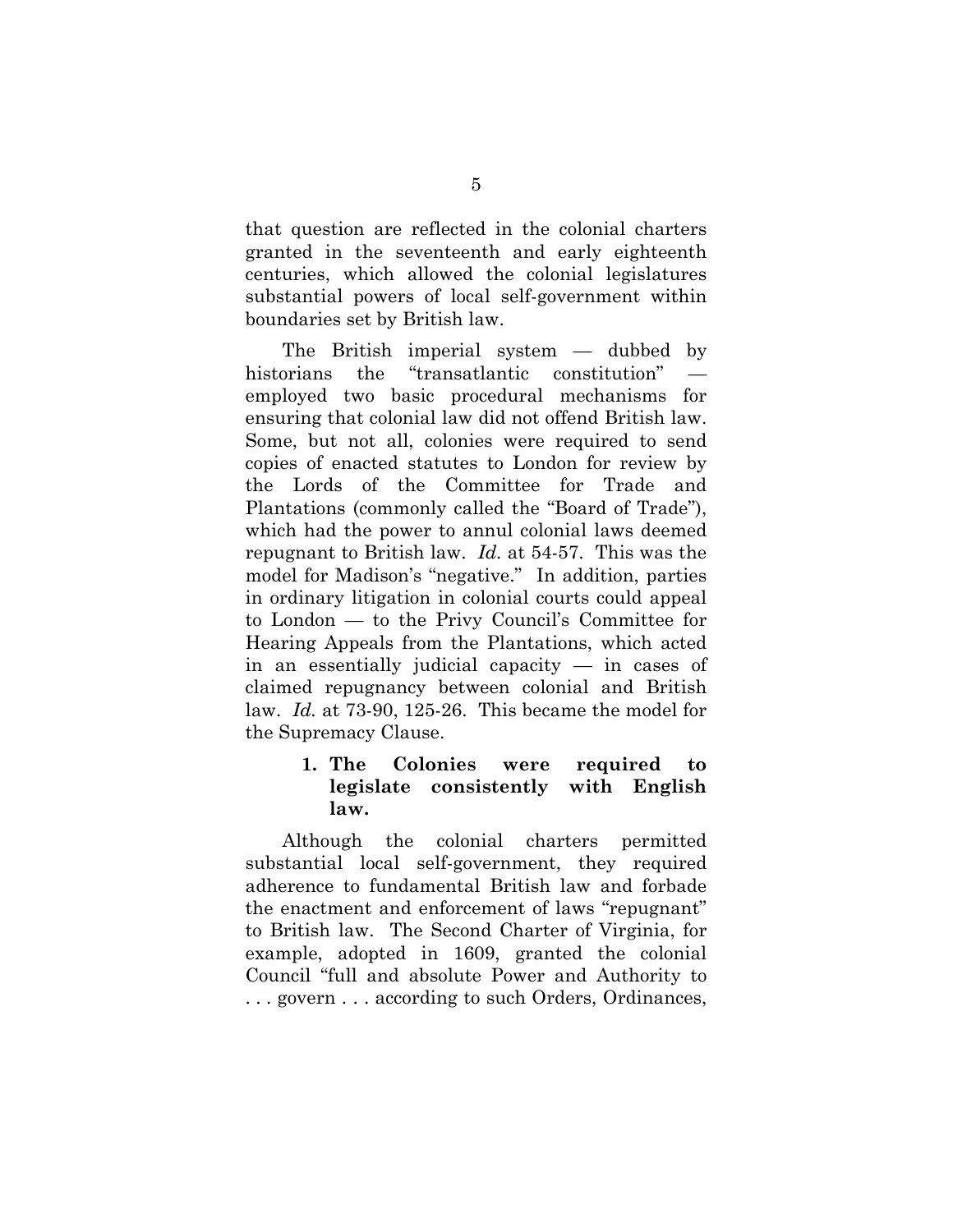Constitutions, Directions, and Instructions, as by our said Council as aforesaid, shall be established[.]" *See*  Francis Newton Thorpe, *The Federal and State Constitutions Colonial Charters, and Other Organic Laws of the States, Territories, and Colonies Now or Heretofore Forming the United States of America Compiled and Edited Under the Act of Congress of June 30, 1906* 3801 (1909) ("*Federal & State Constitutions*").2 That authority, however, came with a proviso: It would hold on condition that "the said Statutes, Ordinances and Proceedings as near as conveniently may be, be *agreeable* to the Laws, Statutes, Government, and Policy of this our Realm of England." *Id.* (emphasis added).3

Later colonial charters added a degree of clarity to the requirement that colonial law be "agreeable" to that of England. In most charters, that requirement evolved into the rule that colonial governments could not contradict English law. The Third Charter of Virginia, for example, required that Virginia's laws "*be not contrary to* the Laws and Statutes of this our Realm of England[.]" *Id.* at 3806 (emphasis added). The 1629 Massachusetts Bay Charter granted power to legislate so long as the laws "be not contrarie or

<sup>2</sup> This charter, and the other colonial charters cited herein, is also available online through the Avalon Project at the Yale law library. *See*

http://avalon.law.yale.edu/subject\_menus/statech.asp.

<sup>3 &</sup>quot;Agreeable," as defined by Samuel Johnson, meant "[s]uitable to; consistent with; conformable to." I Samuel Johnson, *A Dictionary of the English Language* (6th ed. 1785) (unpaginated) ("Johnson").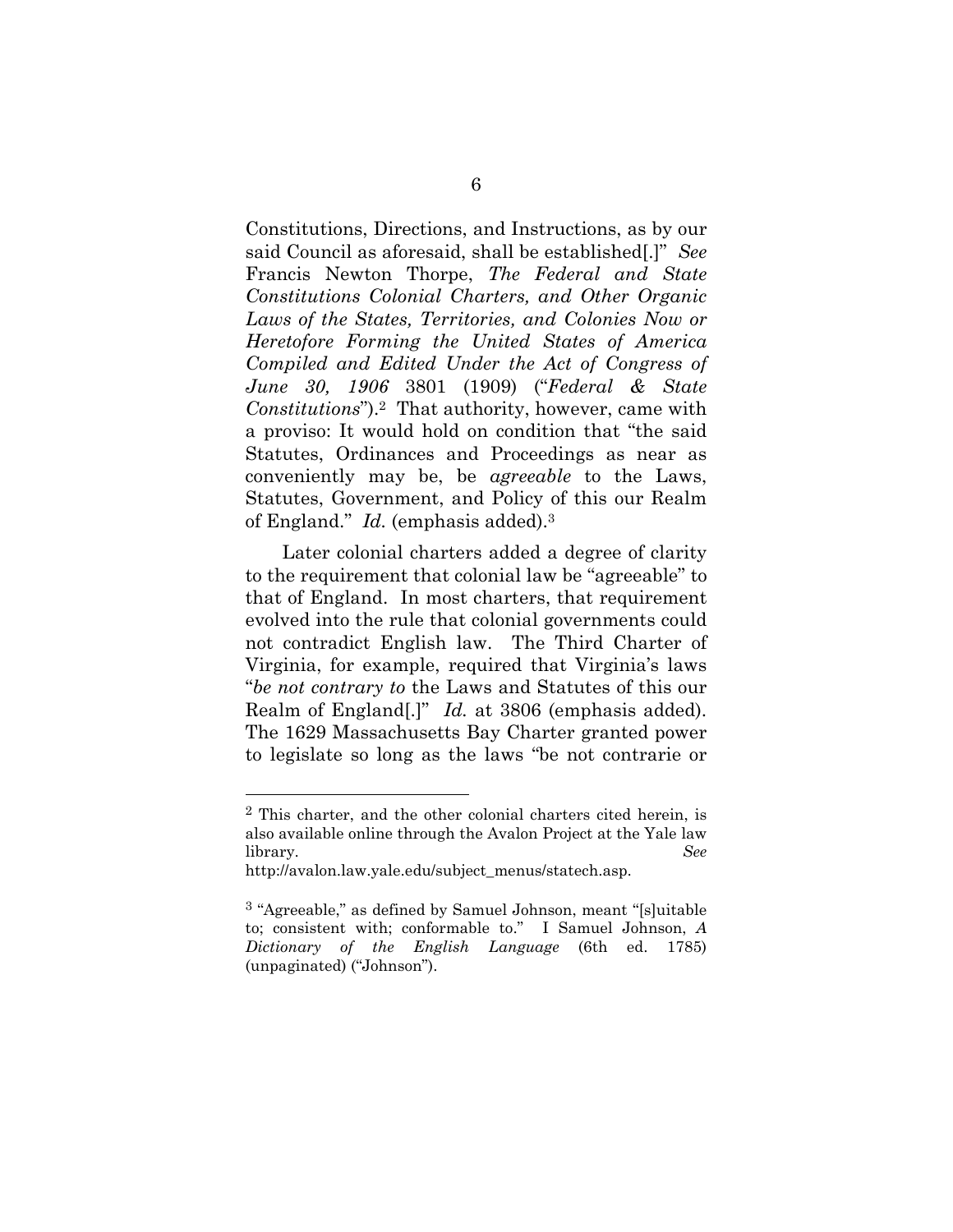repugnant" to English law. *See id.* at 1853.4 The 1662 Connecticut charter granted authority to enact legislation "not Contrary to" English law, *id.* at 533; likewise the 1732 Georgia Charter required that colonial laws "be reasonable and not contrary or repugnant to the laws or statutes" of England, *id.* at 770.5 *See also, e.g.*, *id.* at 3215 (1663 Rhode Island Charter ("not contrary and repugnant unto, butt, as neare as may bee, agreeable to the lawes of this our realme of England, considering the nature and constitutions of the place and people there")); *id.* at 2765 (1665 Carolina Charter ("reasonable, and not repugnant or contrary, but as near as may be, agreeable to the laws and statutes of this our kingdom of England")). These provisos foreshadowed our modern idea of conflict pre-emption.

In contrast to the later Supremacy Clause, British imperial law did not treat all Acts of Parliament as superior to colonial law. In general, it was thought that the "plantations" were subject to some or all of the common law that had been in effect at the time of settlement. Subsequent Acts of Parliament applied to the "plantations" only if they

<sup>4</sup> An informative discussion of the development of Massachusetts and other New England colonial charters can be found in David A. Weir, *Early New England: A Covenanted Society* (2005).

<sup>5</sup> Johnson defined "contrary" as "[o]pposite; contradictory; not simply different, or not alike, but repugnant, so that one destroys or obstructs the other," or as "[i]nconsistent; disagreeing." I Johnson. "Repugnant" meant "[c]ontrary; opposite; inconsistent." II Johnson.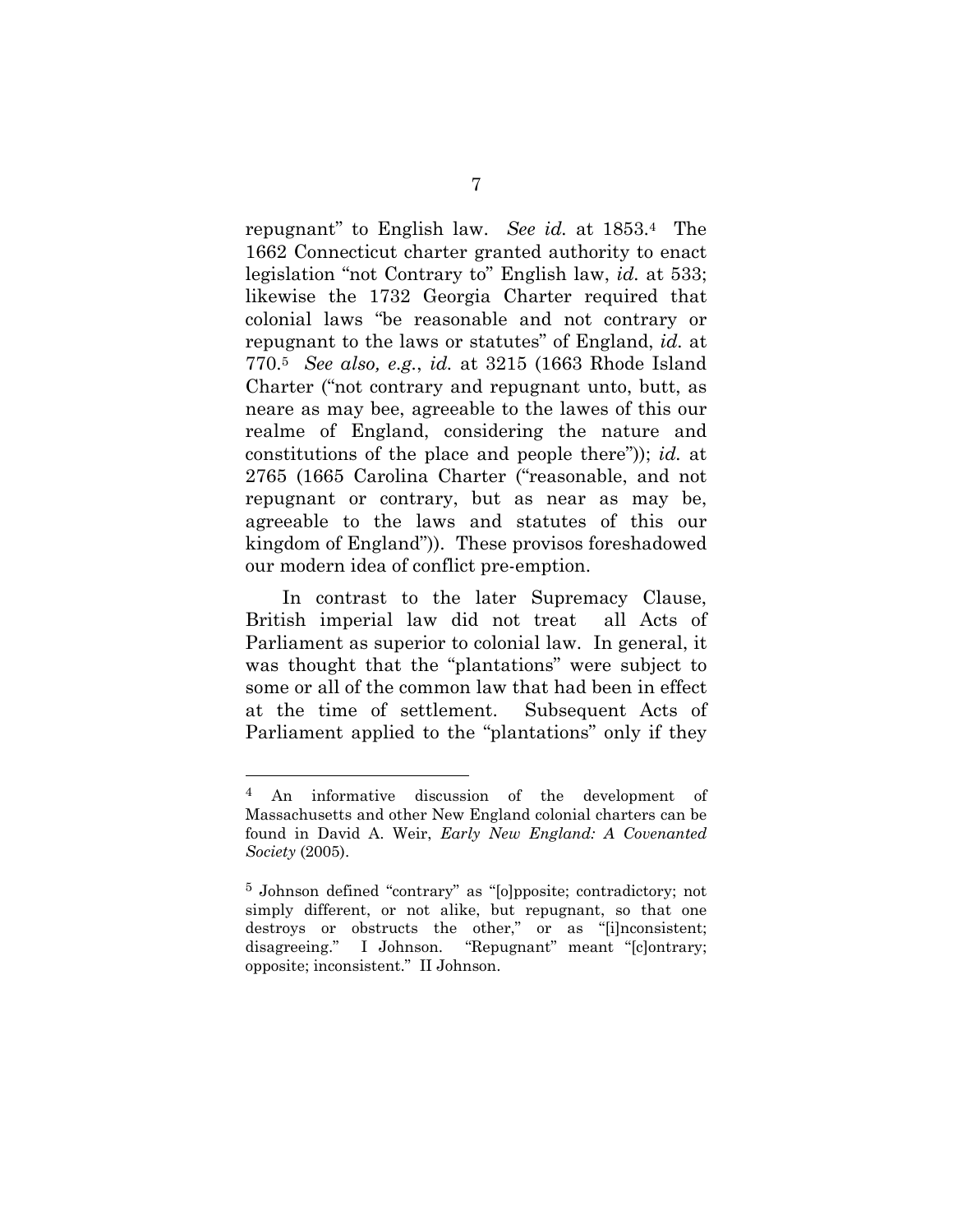were expressly mentioned or if the colonies voluntarily adopted them. *See* Bilder, *The Transatlantic Constitution* at 37-39.

> **2. Enforcement of consistency with English law did not include causes of action for colonists who did not have legal rights.**

Enforcement of consistency between colonial and English law was the responsibility of the English Privy Council. The Privy Council had both administrative and legal means at its disposal for that task. *See* Phillip Hamburger, *Law and Judicial Duty* 261 (2008) ("The Privy Council served as a judicial court to hear appeals from colonial courts, but it also oversaw the Empire[.]").

The principal administrative method of enforcing consistency with English law was direct review of colonial statutes, followed by approval or disallowance. Originally applied only to Royal colonies, by 1700 most colonial charters had adopted the requirement that the colonial assemblies send their laws to England for such review. *See* Bilder, *The Transatlantic Constitution* at 54-56. 6

Review of colonial statutes from 1696 through Independence was conducted by the Lords of Trade

<sup>6</sup> Rhode Island lacked such a provision. The ultimate English authority over Rhode Island, in fact, was the threat that its charter would be revoked. To avert that outcome, the colonial legislature put considerable effort into ensuring that its laws would be consistent with those in England (and convincing English authorities of that consistency). Bilder, *The Transatlantic Constitution* at 57-69.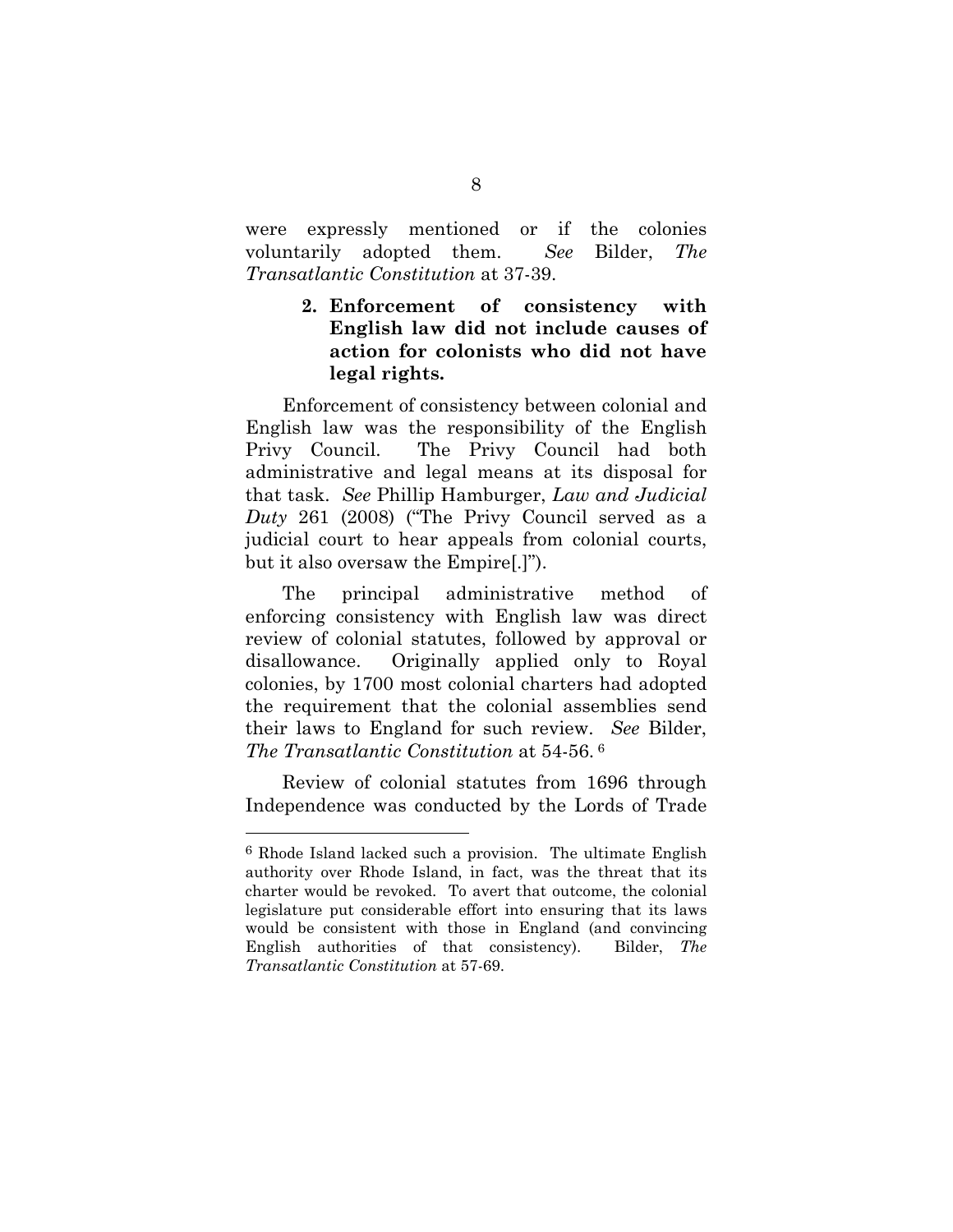and Plantations, usually called the Board of Trade, which advised the Privy Council on statutes sent for review. Elmer Beecher Russell, *The Review of American Colonial Legislation by the King in Council* 44 (1915). The Board of Trade would sometimes focus on colonial statutes brought to its attention by petitions from parties who claimed to be injured by them, *id.* at 50, 59, 75-76, and it gradually adopted quasi-judicial (though "informal") procedures for its hearings, *id.* at 51-52. But the Board of Trade was not a court; its proceedings were not strictly judicial in nature; and its proceedings were not triggered by anything like a legal complaint and cause of action. Rather, the Board's authority was essentially political and administrative. Hamburger, *Law and Judicial Duty* at 261 (referring to the disallowment of colonial legislation as an "executive" function).

Significantly (and similar to Madison's later proposal for a "negative" at the Convention), the Board was charged not only with the job of determining whether colonial statutes were consistent with English law, but "'the Usefulness or mischief thereof to our Crown,'" *see* Russell, *Review of American Colonial Legislation* at 48, *i.e.*, "with a view to [a statute's] probable expediency for the colony and the Empire, possible injury to other colonies, and unseemly infringements upon rights to private property or individual liberty." *Id.* at 109, 203 (similar). That was necessarily a matter not just of law, but of policy. *See, e.g.*, *id.* at 118 (discussing the Board's role in preventing the colonies from competing with English industries); 120-21 (Board's role in regulating colonial paper currency); 143-47 (discussing disallowance of laws that were "unnecessary and trivial," "absurd and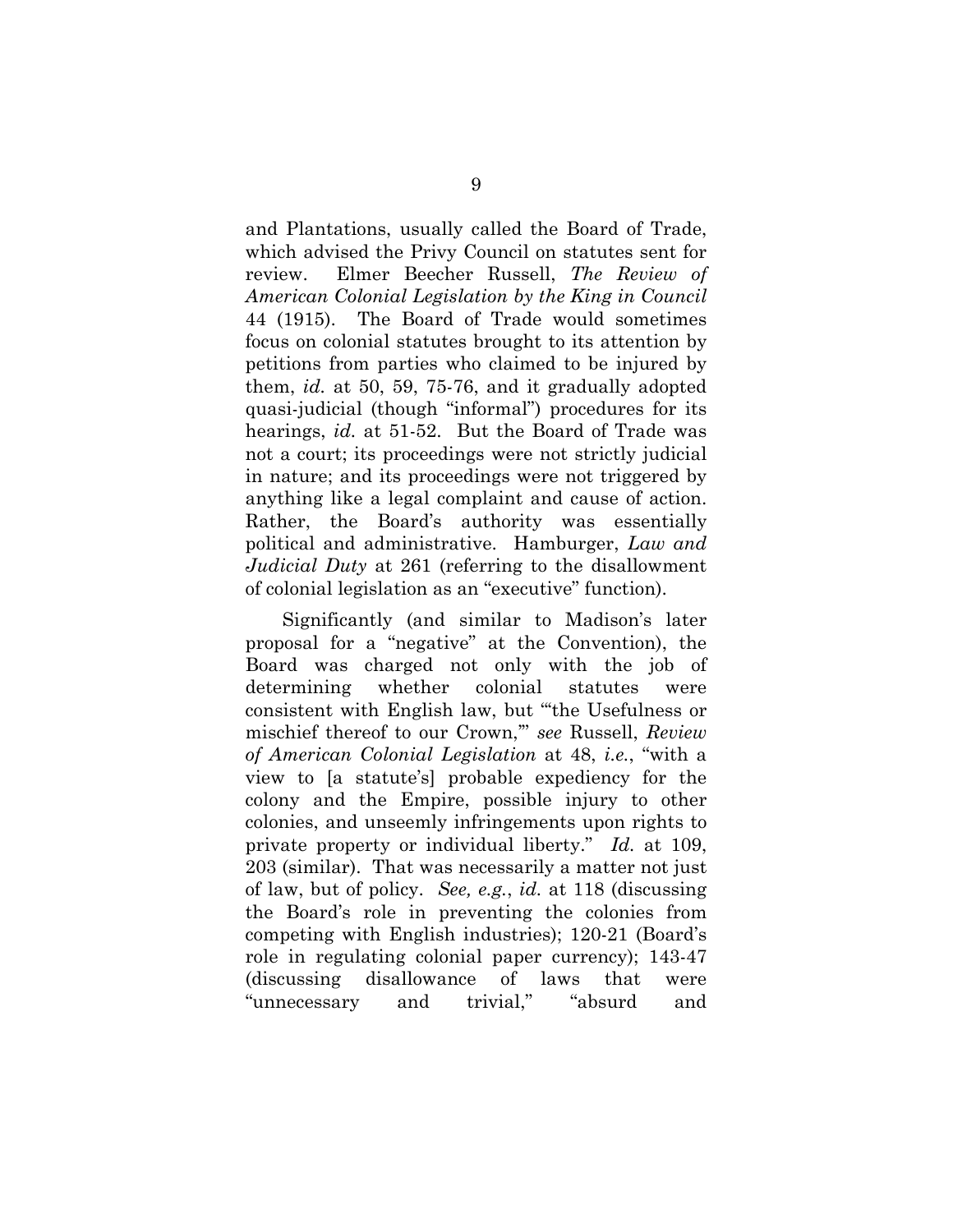unreasonable," "retrospective," enacted "irregular[ly]" or in "haste," or that treated "forbidden subjects").

This administrative review of colonial statutes was, of course, subject to real and perceived abuse. Strikingly, no fewer than four of the grievances against the King listed by Thomas Jefferson in the Declaration of Independence (including his first two) appear to have concerned the Privy Council's denial of assent to colonial laws:

> He has refused his Assent to Laws, the most wholesome and necessary for the public good. He has forbidden his Governors to pass Laws of immediate and pressing importance, unless suspended in their operation till his Assent should be obtained; and when so suspended, he has utterly neglected to attend to them. … He has endeavored to prevent the population of these States; for that purpose obstructing the Laws for Naturalization of Foreigners …. He has obstructed the Administration of Justice, by refusing his Assent to Laws for establishing Judiciary powers.

*See* Decl. of Independence (U.S. 1776).

A second, less comprehensive method of reviewing colonial statutes appeared in charters that provided for a judicial process to ensure conformity of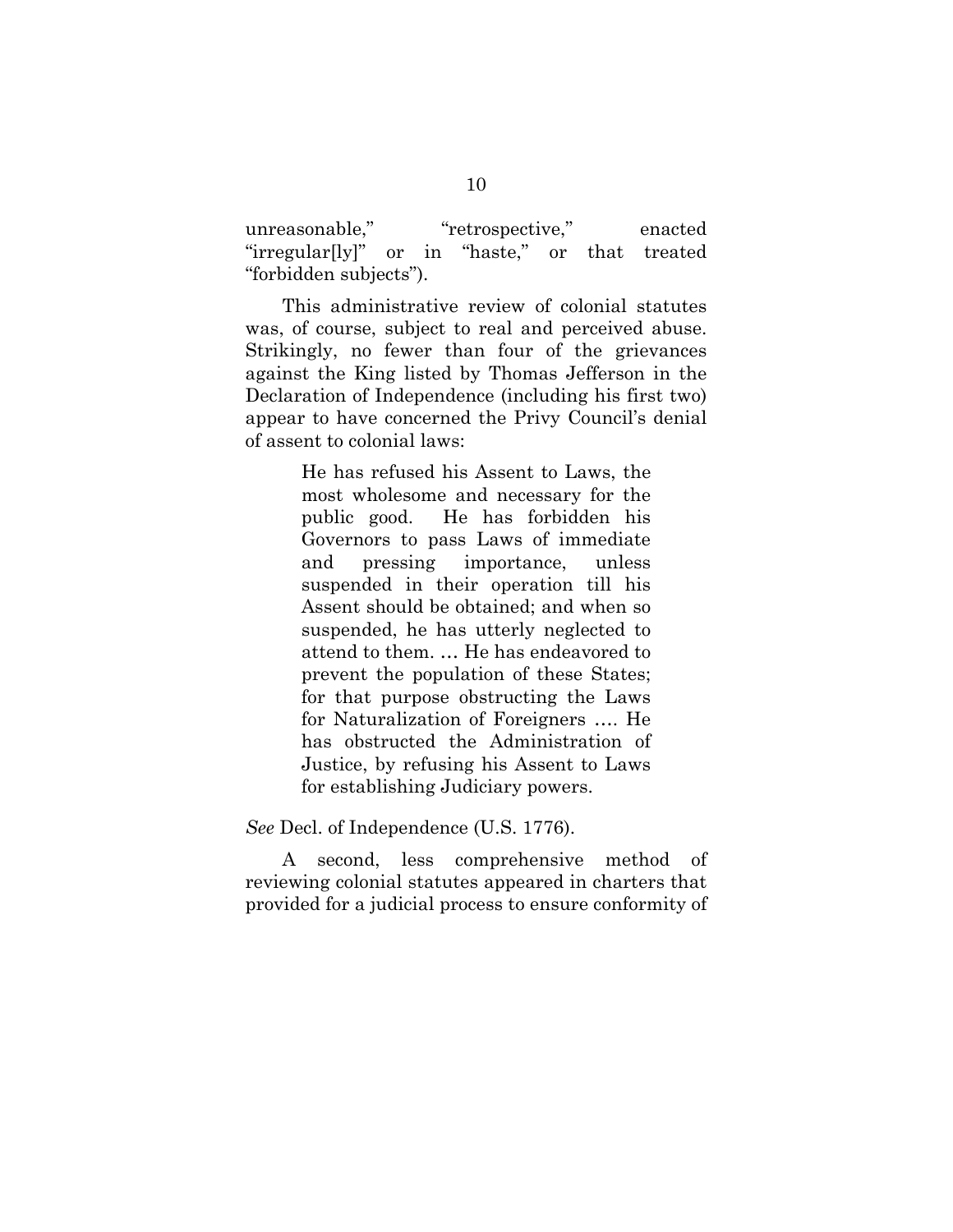colonial to British law.7 This took the form of a right for litigants in colonial cases to appeal adverse court judgments to the Privy Council, which would protect the rights or defenses that English law conferred. The 1622 Gorges Charter, for example, provided that when the Maine colonial government was in "default" of its obligation to conform to English law, "it shall be lawful for any of the aggrieved inhabitants and planters . . . to appeal" to the Council of New England, based in Devonshire. *Federal & State Constitutions* at 1624. King Charles II's 1676 Grant of New England to the Duke of York was even more explicit. That charter, just after familiar language requiring that colonial laws "be not contrary to, but as near as conveniently may be, agreeable" to English law, added a provision "saving and reserving to us . . . the receiving, hearing, and determining of the appeal and appeals of all or any person or persons of, in or belonging to the territories or islands aforesaid, in or touching any judgment or sentence to be there made or given." *Id.* at 2591-92. The 1681 Pennsylvania Charter was similar: It required that colonial laws "bee consonant to reason, and bee not repugnant or contrarie, but as neare as conveniently may bee agreeable to the Lawes and

<sup>7</sup> Some sources indicate that the right to appeal to the Privy Council was considered an inherent right of the King's subjects, even without express mention in the charter, Arthur M. Schlesinger, *Colonial Appeals to the Privy Council*, 28 Poli. Sci. Q. 279, 288 (1913), but some colonies contested the right of appeal, contending that it, along with other elements of royal prerogative, had been vested in colonial authorities by the charter. *Id.* at 293-97; *Bilder, The Transatlantic Constitution* at 73-90.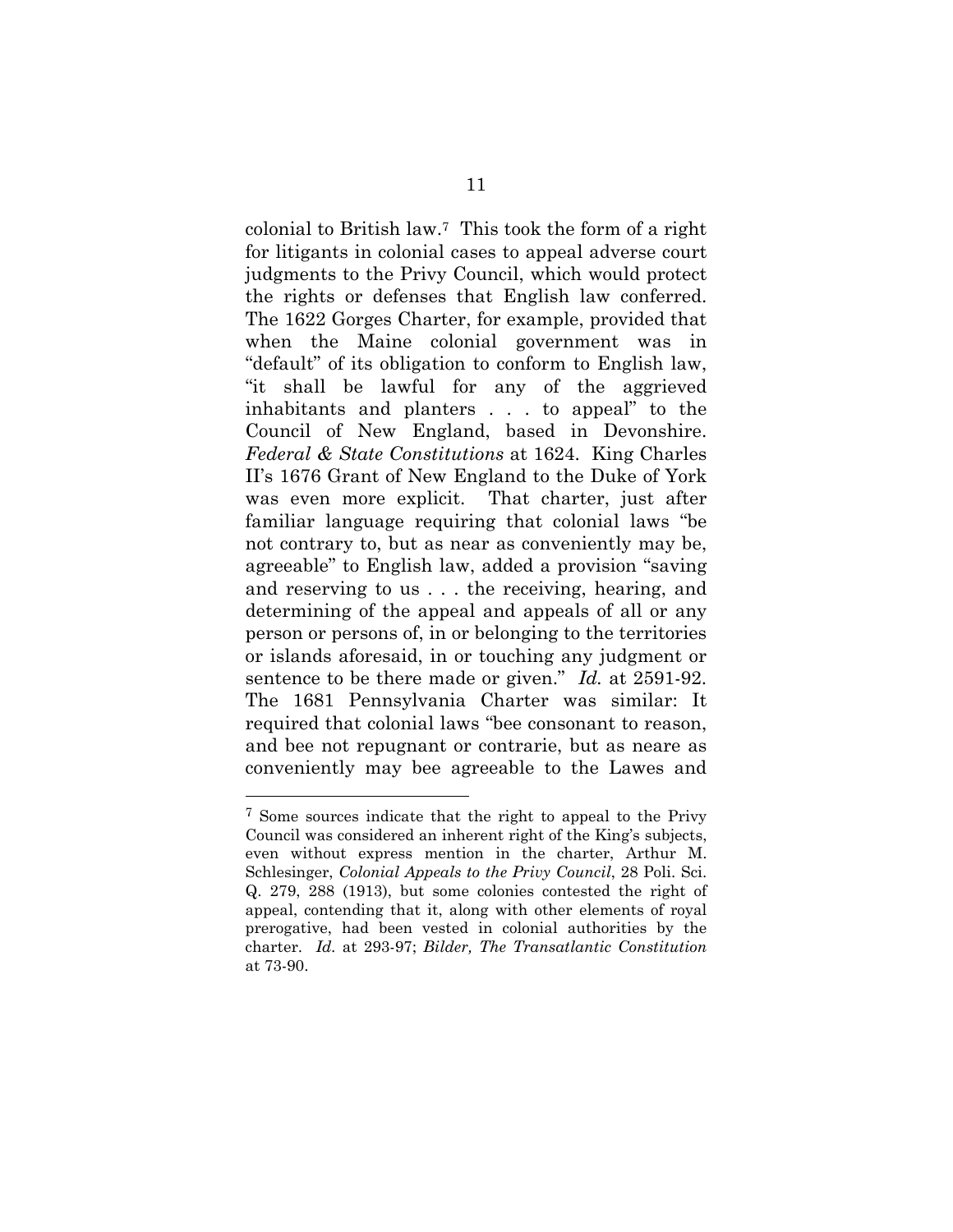Statutes, and rights of this Our Kingdome of England," and then reserved to the Crown "the receiving, heareing, and determining of the appeale and appeales of all or any Person or Persons, of, in, or belonging to the Territories aforesaid, or touching any Judgement to bee there made or given." *Id.* at 3038. And in Rhode Island, where the charter did not contemplate review of statutes, appeals to the Privy Council from decisions of colonial courts "became the sole method to debate repugnancies to and divergences from the laws of England." *Bilder, The Transatlantic Constitution* at 73. After the colonies achieved independence, this method of judicial review for "repugnancy" formed the conceptual basis for judicial review of State statutes against State constitutions by State courts. *Id.* at 186-88.

In contrast to direct review of colonial statutes by the Board of Trade, appeals were conducted by the Privy Council's Committee for Appeals, which had a judicial character. Hamburger, *Law and Judicial Duty* at 261 (referring to the hearing of appeals from colonial courts as an exercise of the Privy Council's "judicial capacity"); *see also* Bilder, *The Transatlantic Constitution* at 74 (discussing the formalization of appellate practice in the 1690s). If the colonial court granted leave, review in the Committee was by appeal; if not, review was by petition. Schlesinger, *Colonial Appeals to the Privy Council*, 28 Poli. Sci. Q. at 437. Litigation before the Committee was conducted by members of the bar, based on the formal record on appeal, subject to ordinary legal rules (including requirements for amount in controversy and appeal bonds), and resulted in a legally binding judgment of either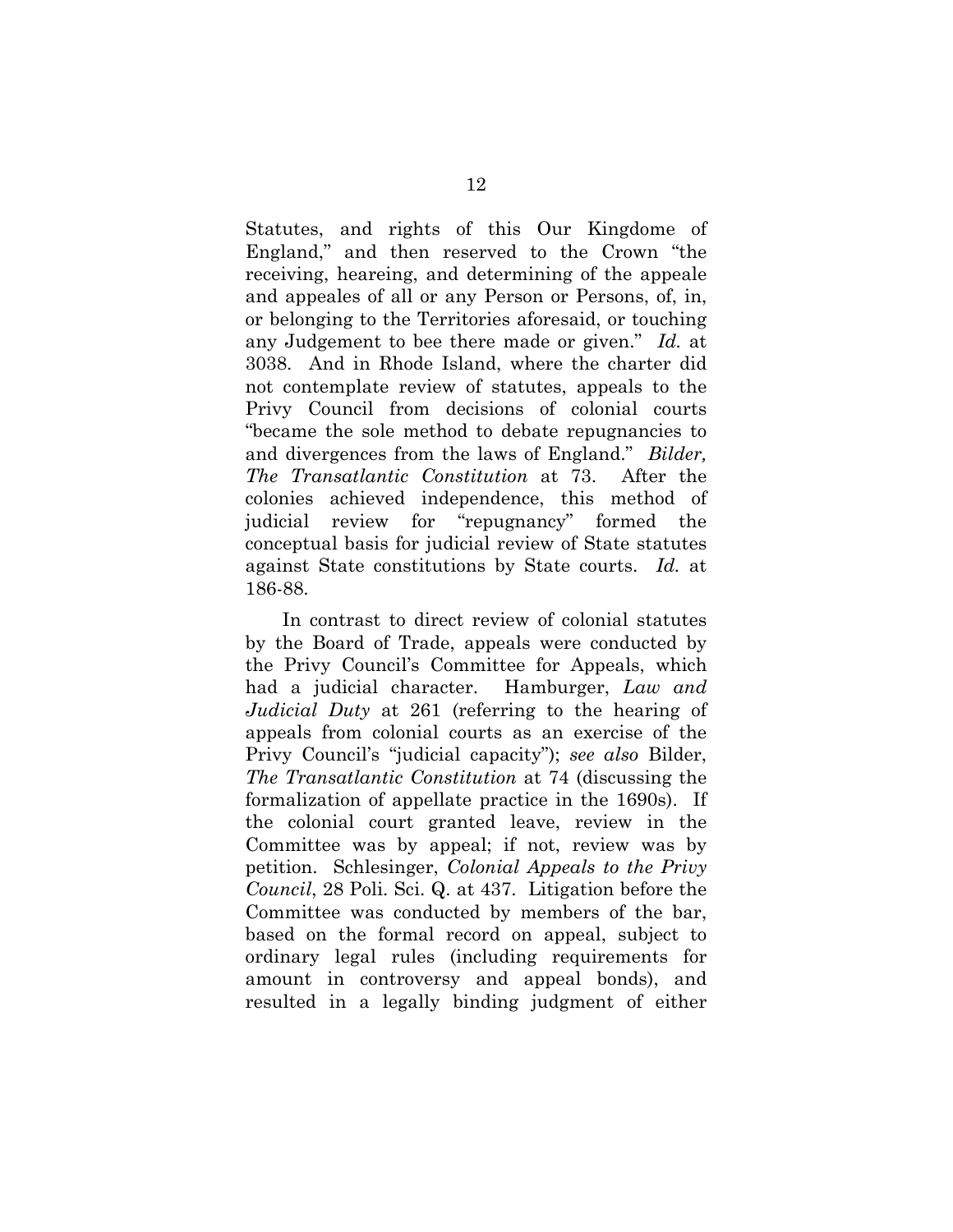affirmance or reversal followed by a remand to the colonial court. *See* Bilder, *The Transatlantic Constitution* at 122-28; Schlesinger, *Colonial Appeals to the Privy Council*, 28 Poli. Sci. Q. at 284-85, 437- 38.

Appeals were not conceived as arising under the transatlantic constitution's "repugnancy" principle, for mere repugnancy of colonial to English law did not supply the underlying cause of action. Rather, the appeals arose in ordinary cases, which were based on ordinary causes of action implicating personal rights at admiralty, common law, or equity. "Repugnancy" served instead as an argument on the merits. *See id.* at 85-86. In other cases, English law was invoked as a defense to application of "repugnant" colonial law. *See* Joseph Henry Smith, *Appeals to the Privy Council from the American Plantations* 561 (1950).

For example, historian Arthur Schlesinger Sr. identified three Privy Council appeals of the greatest legal significance for the validity of colonial statutes: *Winthrop v. Lechmere*, *Phillips v. Savage*, and *Clark v. Tousey*. Each implicated the validity of colonial statutes, and each arose from a dispute between an heir who stood to gain from the colonial intestacy statutes and an heir who stood to receive more under the English common law rule. Schlesinger, *Colonial Appeals to the Privy Council*, 28 Poli. Sci. Q. at 440- 45.

In Rhode Island, the first successful privateparty appeal from Rhode Island to the Privy Council involved a land dispute that ultimately turned on whether a colonial law constituting the colonial Assembly as a court of equity was repugnant to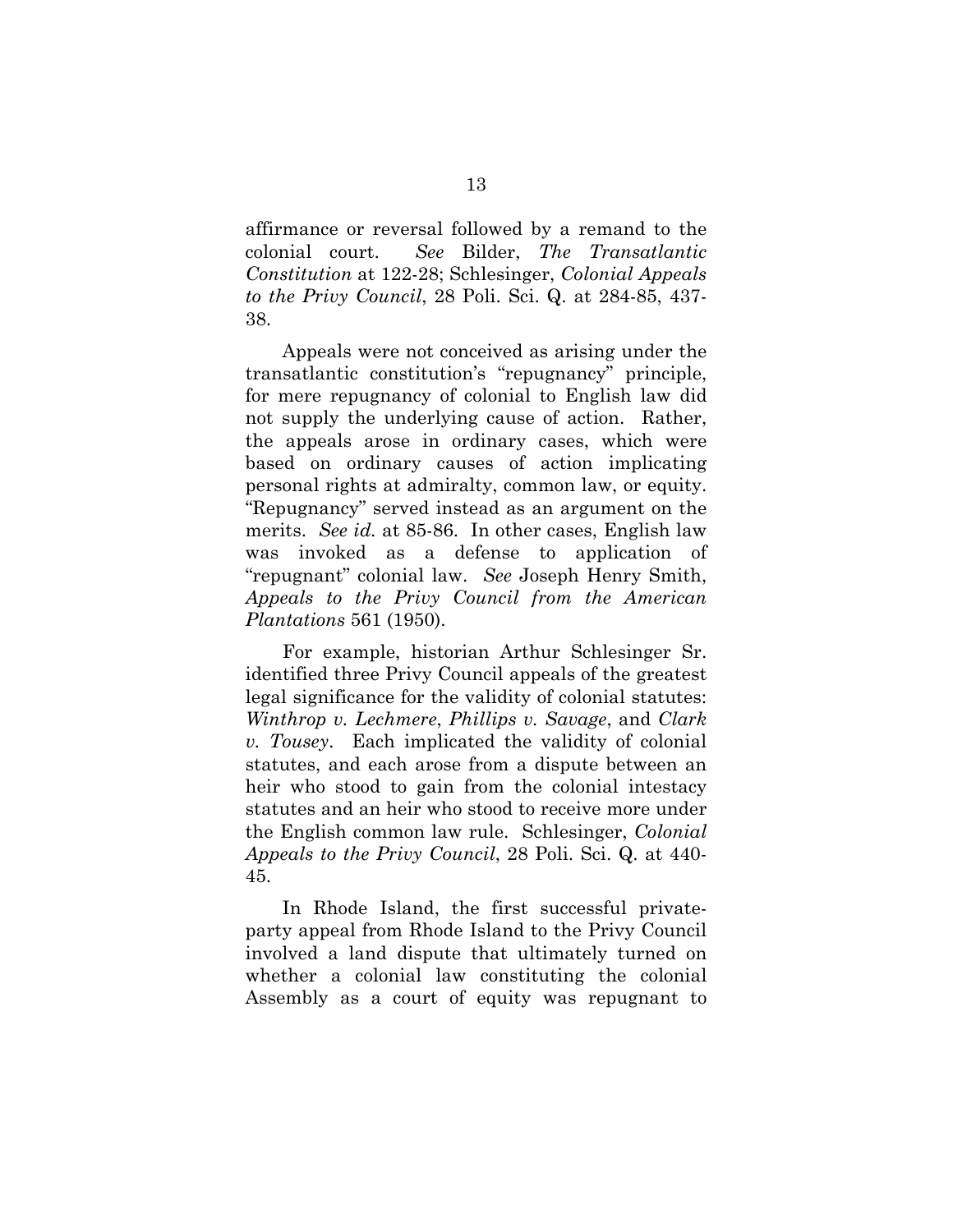British law, which confined equity to the prerogative courts of the Crown. Bilder, *The Transatlantic Constitution* at 80-82. This resolved an important and contested question of the respective authority of colonial and royal courts, *id*. at 79, but it arose in an ordinary case about ownership of land.

Another illustrative example from Rhode Island was the litigation brought by James MacSparran, a clergyman of the Church of England, to clear title to lands set aside for support of an "orthodox" minister. The colonial court concluded that this meant, in context, the Congregationalist claimant. MacSparran appealed to the Privy Council on the ground that only a minister of the Church of England could be deemed "orthodox" under English law. The Privy Council's decision against MacSparran was an important decision restricting the reach of the established church in the colonies. *Id.* at 159-167. But despite its broad significance, the cause of action was MacSparran's mundane allegation of trespass against the lessee of a rival claimant. *Id.* at 160. In the absence of an established common law cause of action, there could have been no case, and there could have been no appeal. Neither the importance of the question nor the allegation of "repugnance" in the abstract would have sufficed.

Yet another such case arose in New York, where Colonel Nicholas Bayard was convicted of treason in colonial court under colonial law. On his appeal to the Privy Council, the Committee on Appeals "recommended [to the Privy Council] that the governor be instructed to secure the repeal of the clause under which [Col. Bayard] had been convicted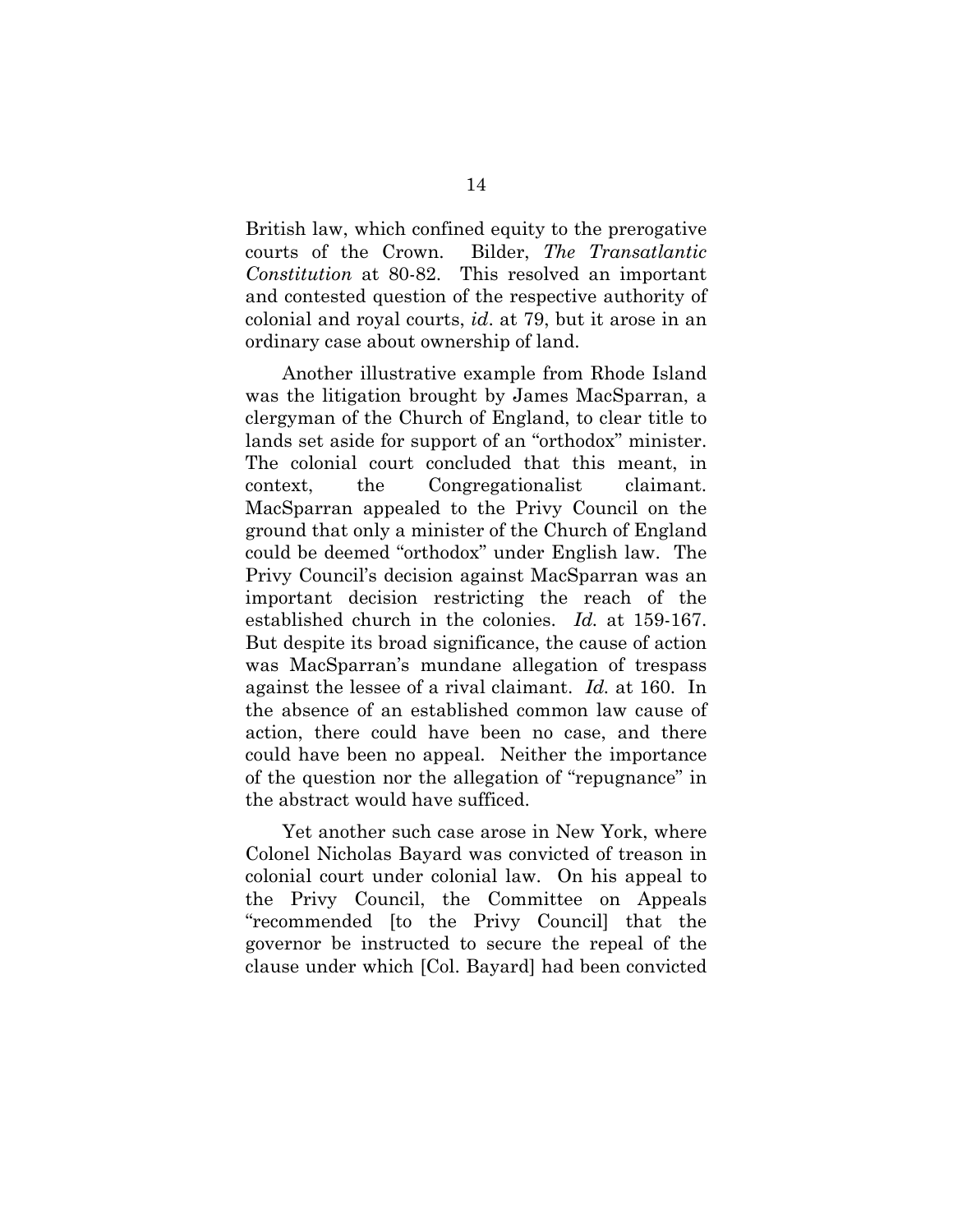and that the sentence be reversed." Russell, *Review of American Colonial Legislation* at 104.

Some charters, in short, subjected colonial laws to an English veto. Although colonists could (and did) petition English authorities for the invalidation of colonial statutes, such petitions were fundamentally political and administrative in nature, rather than judicial in the modern sense. Other charters took a judicial approach, permitting appeals to English tribunals of colonial judgments and sentences in the course of ordinary litigation. It therefore appears that although the colonies were prohibited to enact legislation conflicting with English law, that prohibition did not alter the principle that litigants can go to court for judicial relief only if they satisfy the ordinary requirements of a cause of action in law or equity.

## **B. The Framers Did Not Intend The Supremacy Clause To Create A Cause Of Action Where There Is No Federal Right To Enforce.**

The questions of federal administration that appeared during the colonial period surfaced once again in designing a federal union. The Framers, in their effort to resolve the problems that plagued the United States under the Articles of Confederation, had to decide how to ensure that the States would exercise their sovereignty consistently with the Union and the federal Constitution. Both forms of imperial review described above — direct review and judicial appeal — were urged at the Convention, with explicit reference to prior British imperial practice. The Supremacy Clause's history at the Convention indicates that it was adopted as the less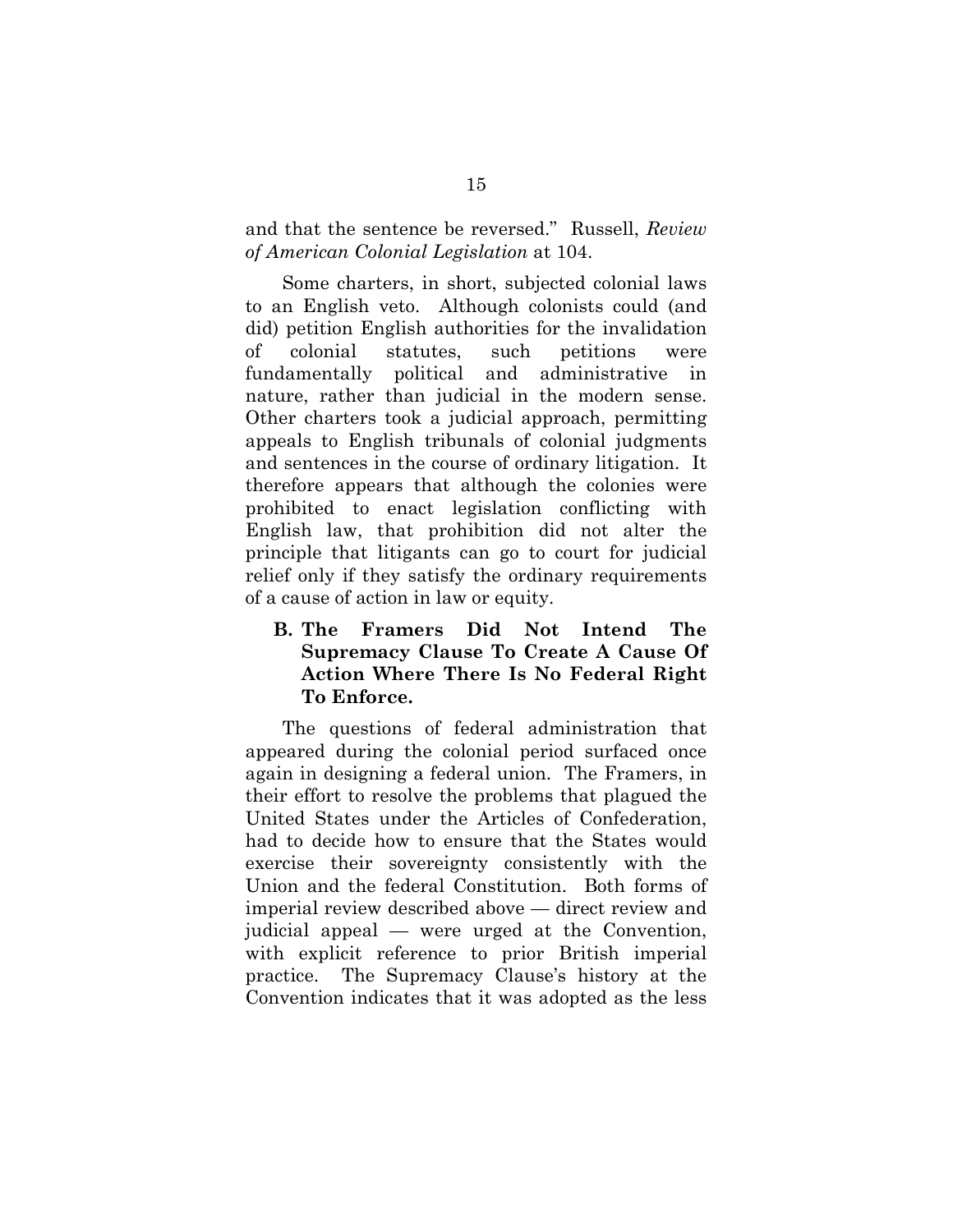intrusive remedy from the point of view of the States. Early explications of the Supremacy Clause confirm that view.

> **1. The records of the Constitutional Convention do not indicate that a freestanding cause of action based on the Supremacy Clause was contemplated where federal law does not create a right.**

The Framers agreed that the Union would require some sort of federal check on State legislation inconsistent with the Constitution. The debate centered on whether that check would be best exercised by Congress or by courts when the issue arose in ordinary litigation.

The Virginia Plan vested the National Legislature with power "to negative all laws passed by the several States, contravening in the opinion of the National Legislature the articles of Union," I *The Records of the Federal Convention of 1787* 21 (Max Farrand ed., rev'd ed. 1966) ("Farrand"), and for the first half of the Constitutional Convention it was assumed that the supremacy of federal law would be enforced by Congress. Such review may ultimately have been political as well as legal, for Charles Pinckney and James Madison sought to expand the negative to allow invalidation of any State law the Congress "shd. judge to be improper," thus permitting Congress to invalidate State laws on the basis of policy as well as unconstitutionality. *Id.* at 164.

Other delegates — consistent with Jefferson's impression of Privy Council review more than a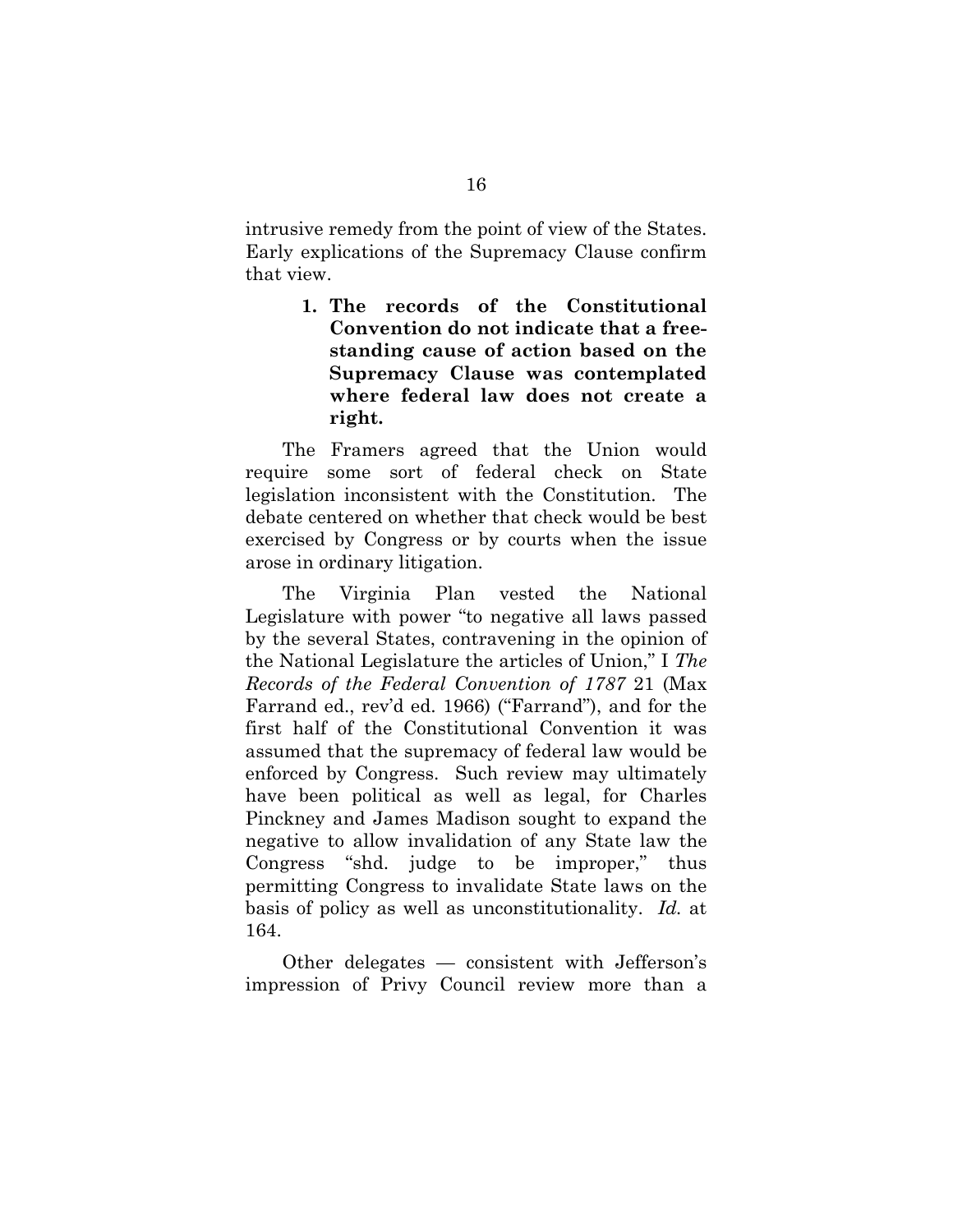decade earlier — were skeptical or even hostile to the negative. Luther Martin called the negative "improper & inadmissible," on the ground that State laws should not have to be "sent up to the Genl. Legislature before they shall be permitted to operate[.]" II Farrand at 27. Even nationalist Gouvernour Morris declared that the negative would "likely [] be terrible to the States." II Farrand at 27. Future Chief Justice John Rutledge declared that the presence of the negative "would damn and ought to damn the Constitution." II Farrand at 391. It would bind the States "hand and foot" and make "mere corporations of them." *Id.*

Support it or oppose it, both sides drew analogies to review of colonial statutes by the Board of Trade. On July 17, 1787, Madison called the "power of negativing the improper laws of the States" the "most mild & certain means of preserving the harmony of the system," reminding his listeners of the "utility" of the device in the prior "British System." II Farrand at 28. *See also* I Farrand at 164 (C. Pinckney) ("under the British Govt. the negative of the Crown had been found beneficial, and the States are more one nation now, than the Colonies were then."); *id.* at 168 (Madison) ("This was the practice in Royal Colonies before the Revolution"); *id.* at 337 (Lansing) (the proposed "Negative would be more injurious than that of Great Britain heretofore was"); II Farrand at 28 (Madison) (the "utility" of the negative "is sufficiently displayed in the British System").

Most significantly, Morris and Roger Sherman argued that a negative was unnecessary because courts would not treat a State law as valid if it came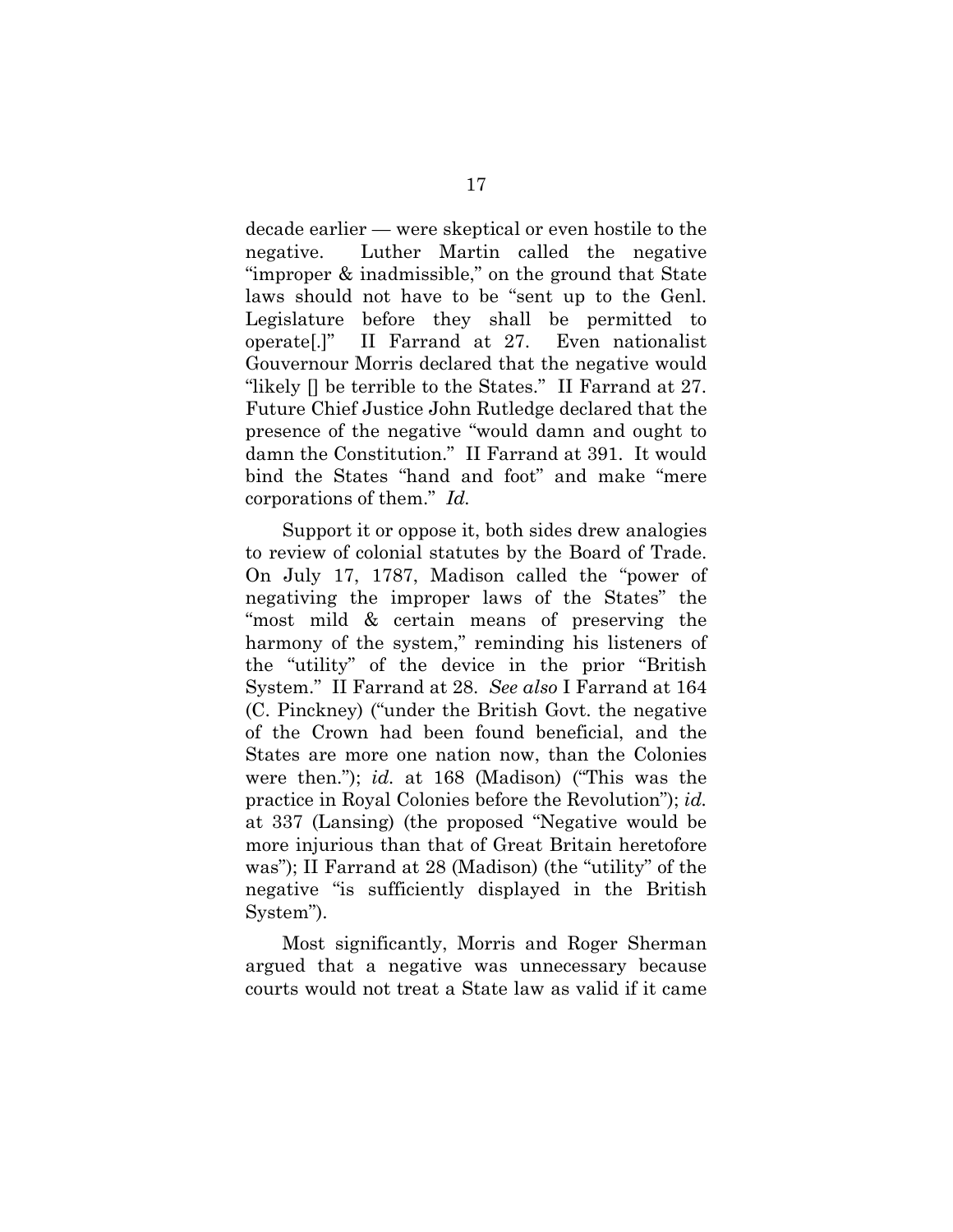into conflict with the Constitution. *Id.* at 27, 28. Morris explained that any law that "ought to be negatived" would be "set aside" in court anyway or else "repealed by a Nationl. law." *Id.* at 28. Sherman added that the argument for the negative rested on the false premise that State laws inconsistent with the Constitution would be valid otherwise. *Id.* at 28. In light of the familiarity to the Framers of the practice of appeals under the prior British transatlantic system, this was not a surprising reaction. Madison did not disagree, but worried that State courts could not be relied on to disregard invalid legislation as his opponents supposed. *Id.* at 27. Notwithstanding Madison's concerns, the Convention voted down the negative by seven States to three. *Id.* at 28.

Immediately upon rejection of Madison's negative, on July 17, 1787, Luther Martin moved the addition of a provision that, with later changes, became the Supremacy Clause. That proposal passed unanimously and without recorded discussion. *Id.* at 28-29. Martin wrote that he proposed the Supremacy Clause "in substitution of" the negative. III Farrand at 286.8 The

<sup>8</sup> Martin's July 17 motion borrowed the language of ¶6 of the New Jersey Plan. *See* I Farrand at 245 ("Resd. that all Acts of the U. States in Congs. made by virtue & in pursuance of the powers hereby & by the articles of confederation vested in them . . . shall be the supreme law of the respective States so far forth as those Acts . . . shall relate to the said States or their Citizens, and that the Judiciary of the several States shall be bound thereby in their decisions, any thing in the respective laws of the Individual States to the contrary notwithstanding[.]"). After subsequent changes, described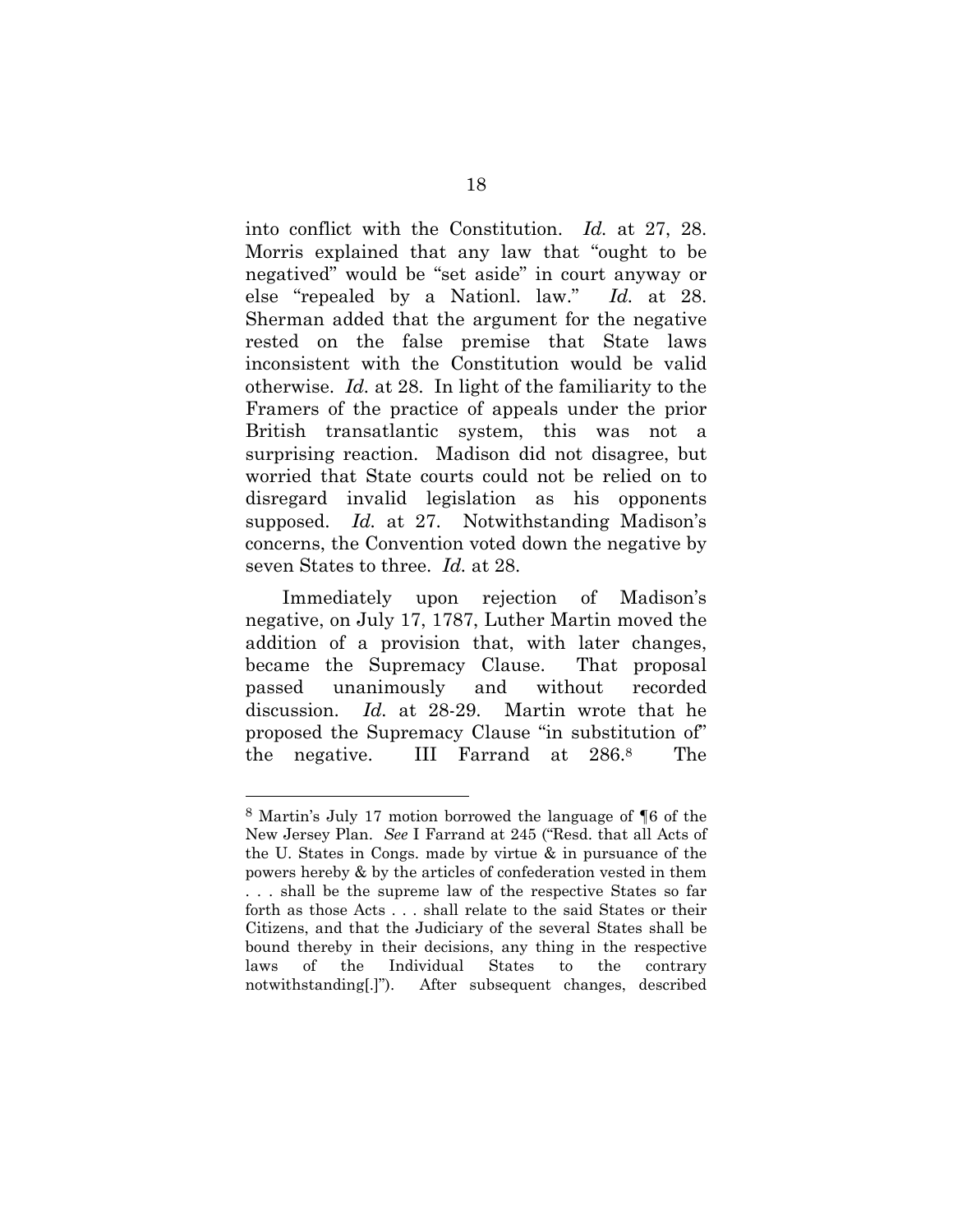unmistakeable inference is that the Convention resolved the debate over how to enforce the supremacy of federal law by reliance on the judicial duty to apply federal law in cases of conflict rather than by post-enactment inspection and political review.

It is important to note that the Convention did not invest courts with a special power to enforce federal supremacy, but evidently contemplated that conflicts would arise, as they had under the prior British system, in the ordinary course of litigation. The courts' power was not conceived as the enforcement of federal mandates (although some federal statutes surely could be coercively enforced), but simply the decision as to which laws, State or federal, would prevail, and which would be void.

In its original form, as adopted on July 17, the Supremacy Clause relied on "the Judiciaries of the several States" to enforce the supremacy of federal law, presumably with appeal to the Supreme Court. II Farrand at 29. At this point, there had been no provision for creation of the lower federal courts. The July 17 version thus closely resembled the prior system of Privy Council appeals, with State courts playing the role of colonial courts, and the United States Supreme Court playing the role of the Privy Council.

The Clause underwent significant substantive revision, first by the Committee on Detail and later

below, Martin declared the final version "worse than useless." III Farrand at 287.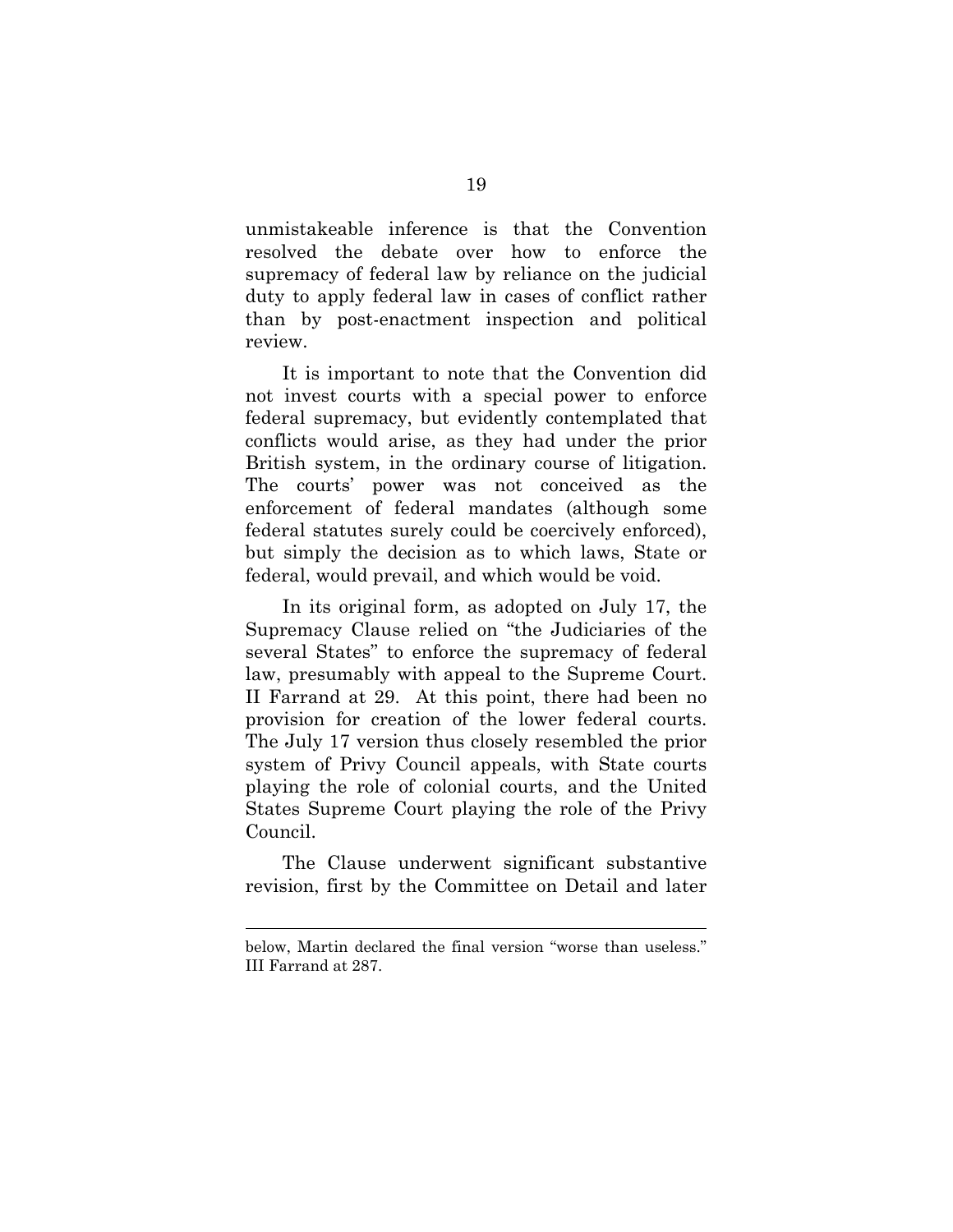by the Committee on Style. According to Edmund Randolph's notes from meetings of the Committee on Detail, the Committee considered a version of the Clause stating that "All laws of a particular state, repugnant hereto, shall be void." II Farrand at 144. The draft further provided that the "decision thereon" would be "vested in the supreme judiciary." *Id.* The language of "repugnancy" harkened back to prerevolutionary colonial charters, and the term "void" indicated the essentially negative nature of contemplated relief. The Committee, however, rejected this draft in favor of language similar to the July 17 version, but vesting decisions in "the judges in the several States," rather than "the Judiciaries of the several States," a change that entailed enforcement of the supremacy of federal law by inferior federal courts as well as by State courts. *Id.* at 183.9 This presumably mitigated Madison's concern about reliance on State courts. A change on the floor on August 23, 1787 expanded the scope of federal supremacy beyond "Acts of the Legislature of the United States" to include *all* federal law, including the Constitution itself. *Id.* at 381-82. Lastly, the Committee on Style broadened its language to include future treaties and completed it with the "supreme law of the land" language we are familiar with today. *Id.* at 603.

<sup>9</sup> By changing the language from "Judiciaries" to "judges," the Committee on Detail also made clear that judges, not juries, would decide questions of pre-emption and constitutionality. *See* Forrest McDonald, *Novus Ordo Seclorum: The Intellectual Origins of the Constitution* 255 (1985).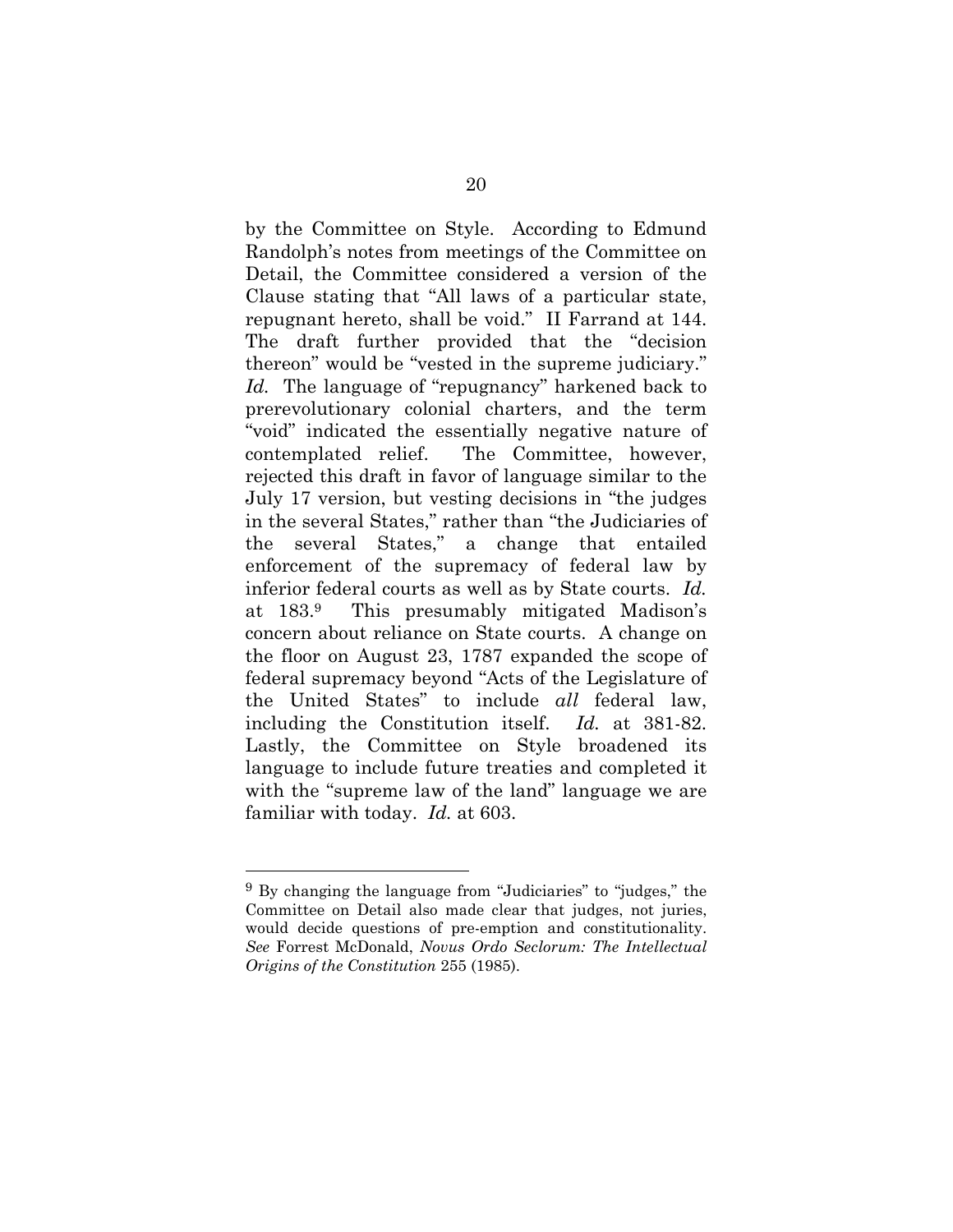In the final days of the Convention, Charles Pinckney sought to revive the congressional negative, this time with the proviso that it could be exercised only by a two-thirds vote of both houses of Congress. *Id.* at 390. Some delegates supported it. James Wilson, for example, thought that "[t]he firmness of Judges is not, of itself, sufficient" to ensure federal supremacy. *Id.* at 391. Sherman and Hugh Williamson, though, "thought it unnecessary" in light of federal legal supremacy. *Id.* at 390-91. After a short debate, this version of the negative failed as well. *Id.* at 391.

Wilson's indirect reference to the Supremacy Clause virtually sums up the Convention's debate. That courts would have a duty to "set aside" State laws inconsistent with the Constitution does not appear to have been in doubt. As shown by these debates, the Convention rejected the negative at least in part on the belief that courts would have a duty to accomplish the same end, and in a less intrusive manner.

> **2. Early interpretations do not indicate that the Supremacy Clause was regarded as creating a free-standing cause of action where there is no federal right to be enforced.**

Two essays of *The Federalist*, numbers 33 (Alexander Hamilton) and 44 (James Madison), analyze of the meaning of the Supremacy Clause. *The Federalist* (Clinton Rossiter ed., 1961). Neither Hamilton nor Madison specifically addressed any charge that the Supremacy Clause by itself could be used as a basis to hale States into court on an abstract pre-emption theory where there is no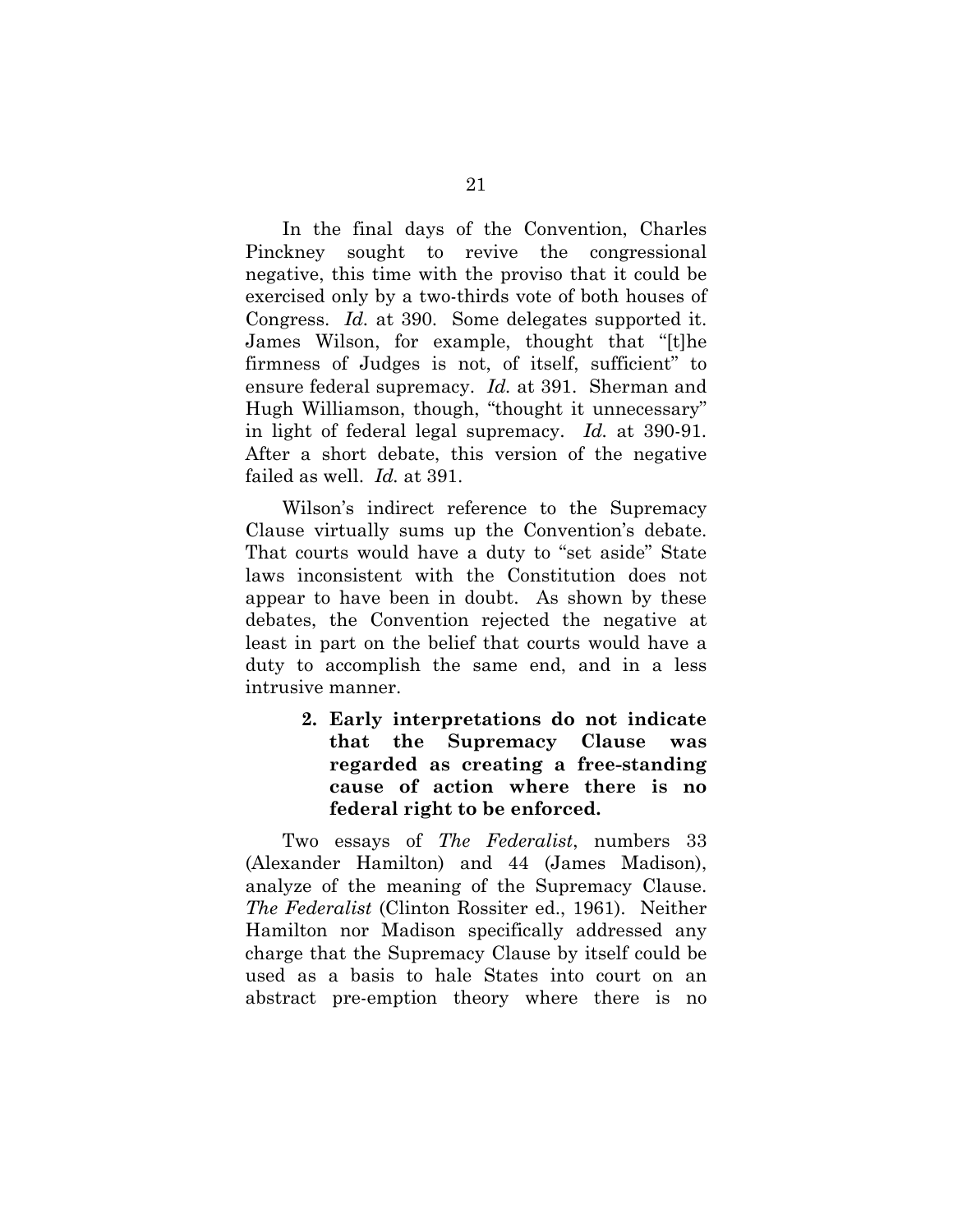affirmative federal right— though that argument surely would have been made by Anti-federalists if they had considered it possible. Instead, wrote Hamilton: "If a number of political societies enter into a larger political society, the laws which the latter may enact, pursuant to the powers intrusted to it by its constitution, must necessarily be supreme over those societies and the individuals of whom they are composed." *Id.* No. 33, at 204. Otherwise, the larger political association would "be a mere treaty . . . and not a government, which is only another word for political power and supremacy." *Id.* (emphasis omitted). For that reason, the Supremacy Clause "*only declares a truth which flows immediately and necessarily from the institution of a federal government*." *Id.* at 205 (emphasis added).

Madison took a similar view. Because many of the existing State constitutions reserved to themselves the powers not granted to the United States under the Articles of Confederation (or, indeed, "d[id] not even expressly and fully recognize the existing powers of the Confederacy"), it was necessary to vest supreme authority in Congress. *Id.* No. 44, at 286-87. If the Constitution had (hypothetically) contained a savings clause instead, Madison observed, "the new Congress would have been reduced to the same impotent condition with their predecessors," *id.* at 286, and federal laws might even have had different application in different States, *id.* at 287.

Joseph Story, writing decades later, reached much the same conclusion. Echoing Hamilton, Story wrote that the Supremacy Clause "only declares a truth, which flows immediately, and necessarily from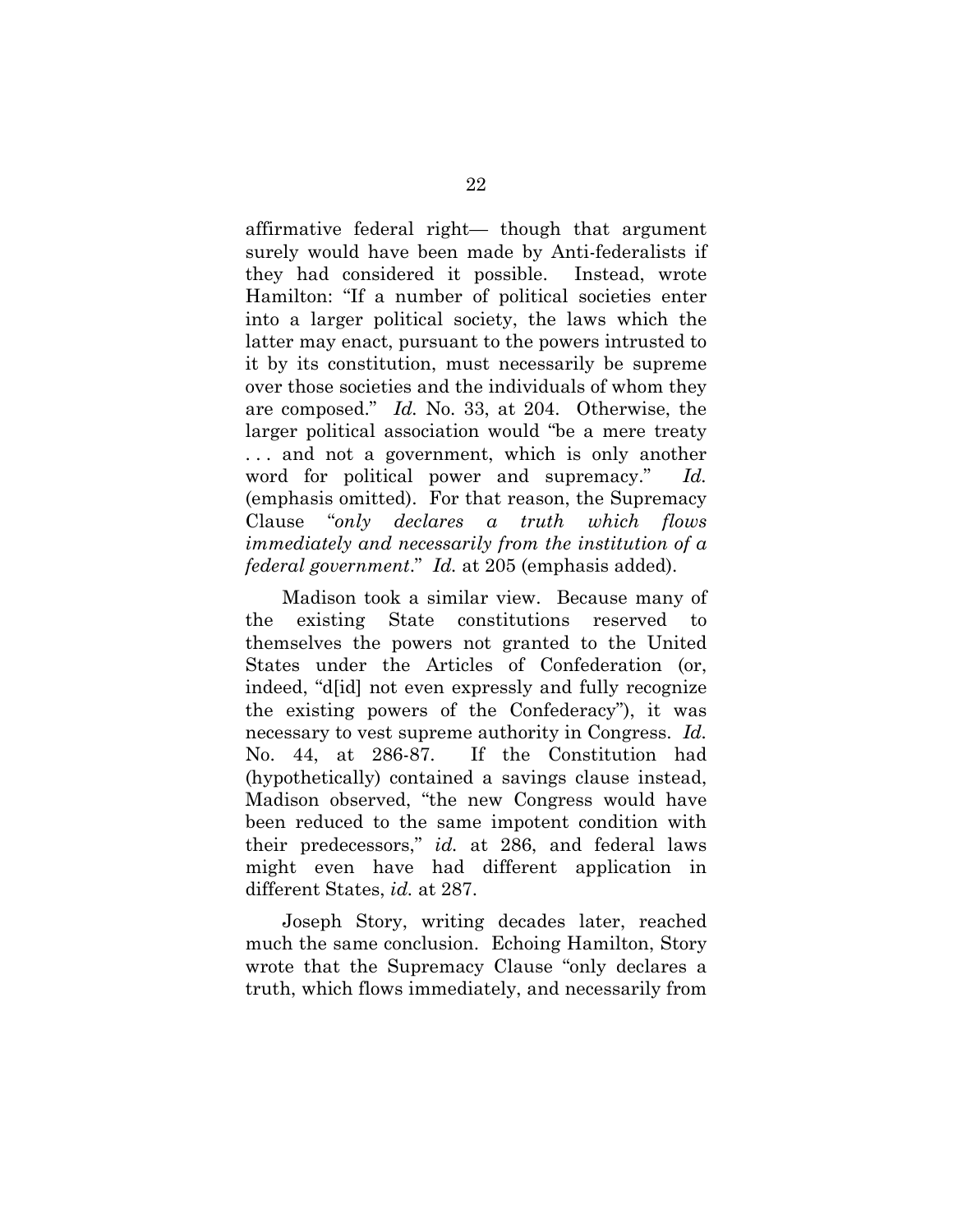the institution of a national government." III Joseph Story, *Commentaries on the Constitution of the United States* § 1831, p. 694 (1833) ("Story"). "The propriety" of the Clause "would seem to result from the very nature of the constitution." *Id.* at 693. Its principle therefore would have been "necessarily implied" if it had not been in the text, *id.*, but it was "introduced from abundant caution, to make its obligation more strongly felt by the state judges." *Id.* at § 1833, p. 697.

In explaining "Rules of Interpretation" of the Constitution, Story wrote: "Whenever the question arises, as to whom obedience is due," *i.e.*, to a State or to the federal government, "it is to be judicially settled" by the Supremacy Clause, "and being settled, it regulates, at once, the rights and duties of all the citizens." I Story at § 414, p. 397. Thus, where federal law creates a right or a defense, there is a right to judicial relief, and the Supremacy Clause establishes the rule of decision. But there was no indication that the Supremacy Clause was understood to supply a cause of action otherwise.

**C. Historical Evidence Therefore Leads To The Inference That The Supremacy Clause Was Not Intended To Create A Free-Standing Cause Of Action Absent A Federal Right.** 

The historical evidence makes it deeply improbable that the Supremacy Clause of its own force was understood to create a federal cause of action for pre-emption even when no federal rights or defenses are at issue. No such consequences arose from the aspects of colonial charters that served as the model for the Supremacy Clause and judicial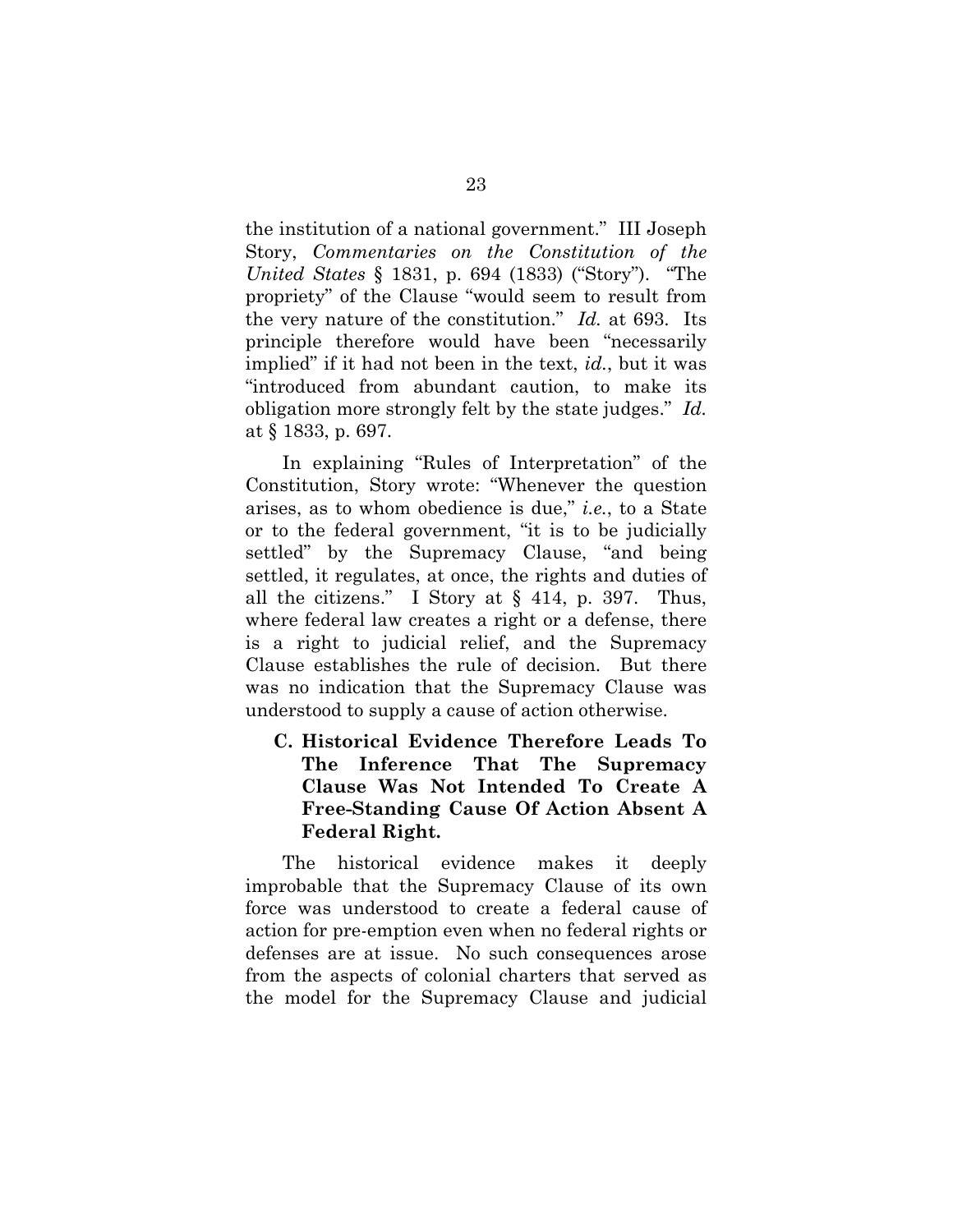review in the States, and nothing in the Clause's early history suggests that the Framers understood it as doing anything more. Indeed, in light of the role the Supremacy Clause served at the Convention — a consensus measure when the Framers decided against comprehensive federal review of State legislation — interpreting the Clause as creating a cause of action of that sort would reverse the Framers' plans. The Clause, after all, contemplated the resolution of State-federal legal conflicts during ordinary litigation as a substitute for a highly intrusive review of State legislation. To treat it as authorizing private lawsuits in *all* cases of arguable federal pre-emption would replicate much of the intrusion the opponents of the negative found troubling, and that the Supremacy Clause was specifically intended to avoid.

## **II. THIS COURT HAS NOT INTERPRETED THE SUPREMACY CLAUSE AS CREATING A FREE-STANDING CAUSE OF ACTION ABSENT A FEDERAL RIGHT.**

The Supreme Court's past pronouncements on the Supremacy Clause are consistent with this historical understanding. Briefly, they establish that the Supremacy Clause provides a rule for resolution of conflicts between State and federal law when they arise in the course of ordinary litigation — and that a federal defense to State coercion can create an equitable cause of action under appropriate circumstances — but it does not create the freestanding cause of action contemplated by Respondents.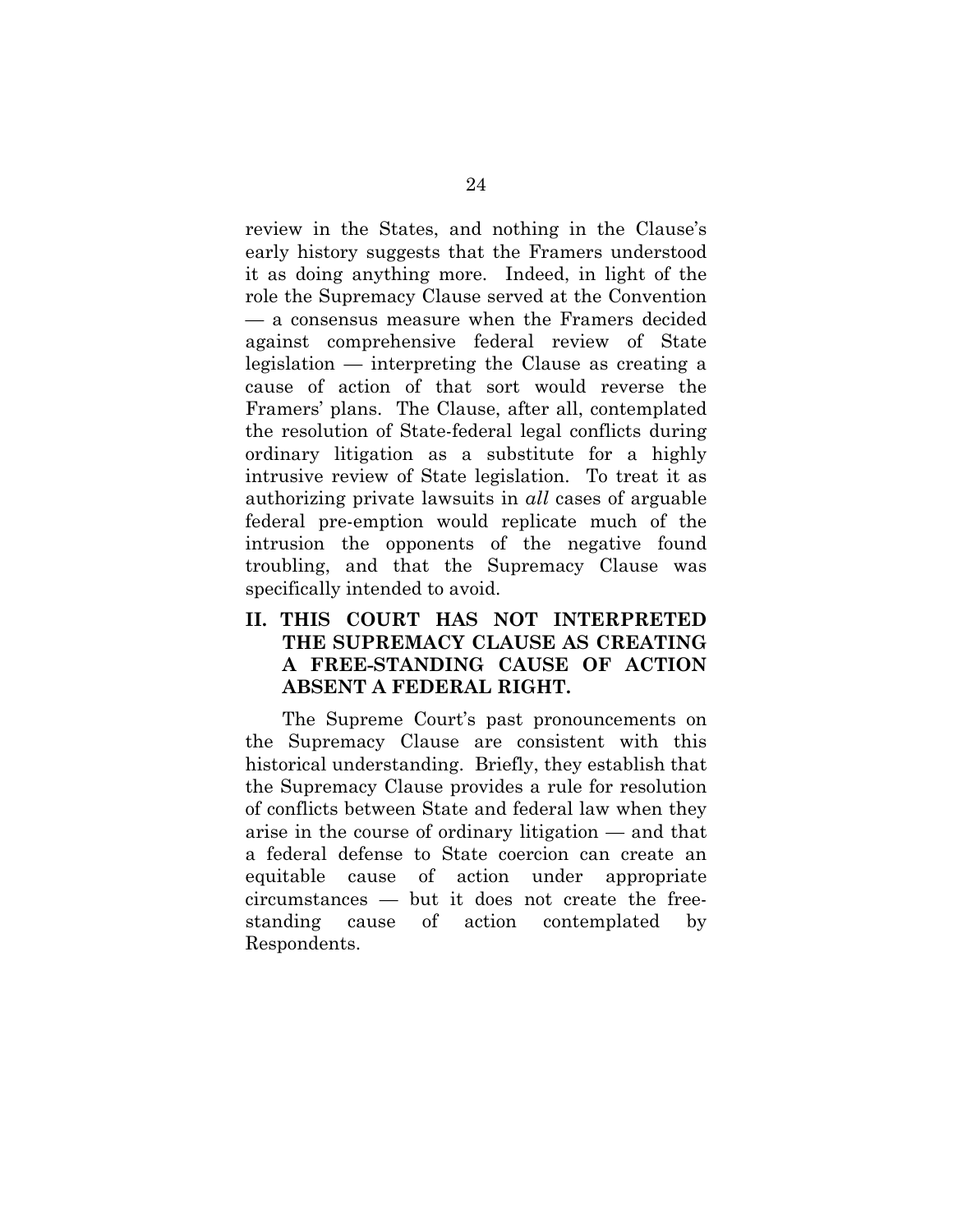### **A. Respondents' Cause Of Action Is Inconsistent With Existing Methods Of Vindicating Federal Rights And Defenses.**

This Court has explained that the Supremacy Clause "is not a source of *any* federal rights[.]" *Chapman v. Houston Welfare Rights Org.*, 441 U.S. 600, 613 (1979) (emphasis added); *accord Dennis v. Higgins*, 498 U.S. 439, 450 (1991) (contrasting the Supremacy Clause with the Commerce Clause). Rather, the Clause "secure[s]' federal rights by according them priority whenever they come in conflict with state law." *Chapman*, 441 U.S. at 613. The "right," in other words, must derive either from some other provision of the Constitution itself or from federal statute. This confirms Justice Story's view that the Supremacy Clause "settle[s]" the question of federal supremacy "[w]henever [it] arises." I Story at § 414, p. 397. The question is *how* conflicts between federal rights and State laws, resolvable through the Supremacy Clause, actually arise. Caselaw shows that absent a federal right or defense, the Supremacy Clause of its own force does not provide a cause of action.

As a general matter, federal rights "come into conflict with state law" in the context of enforcement of either pre-empted State law or federal rights. For example, it is elementary that when a State applies its law (including tort law) in a suit against a federally regulated entity, the defendant is free to raise federal pre-emption as an affirmative defense to State-law coercion. *See, e.g.*, *Williamson v. Mazda Motor of Am., Inc.*, 131 S. Ct. 1131 (2011) (addressing alleged pre-emption of State tort law by Federal Motor Vehicle Safety Standards); *Geier v. American*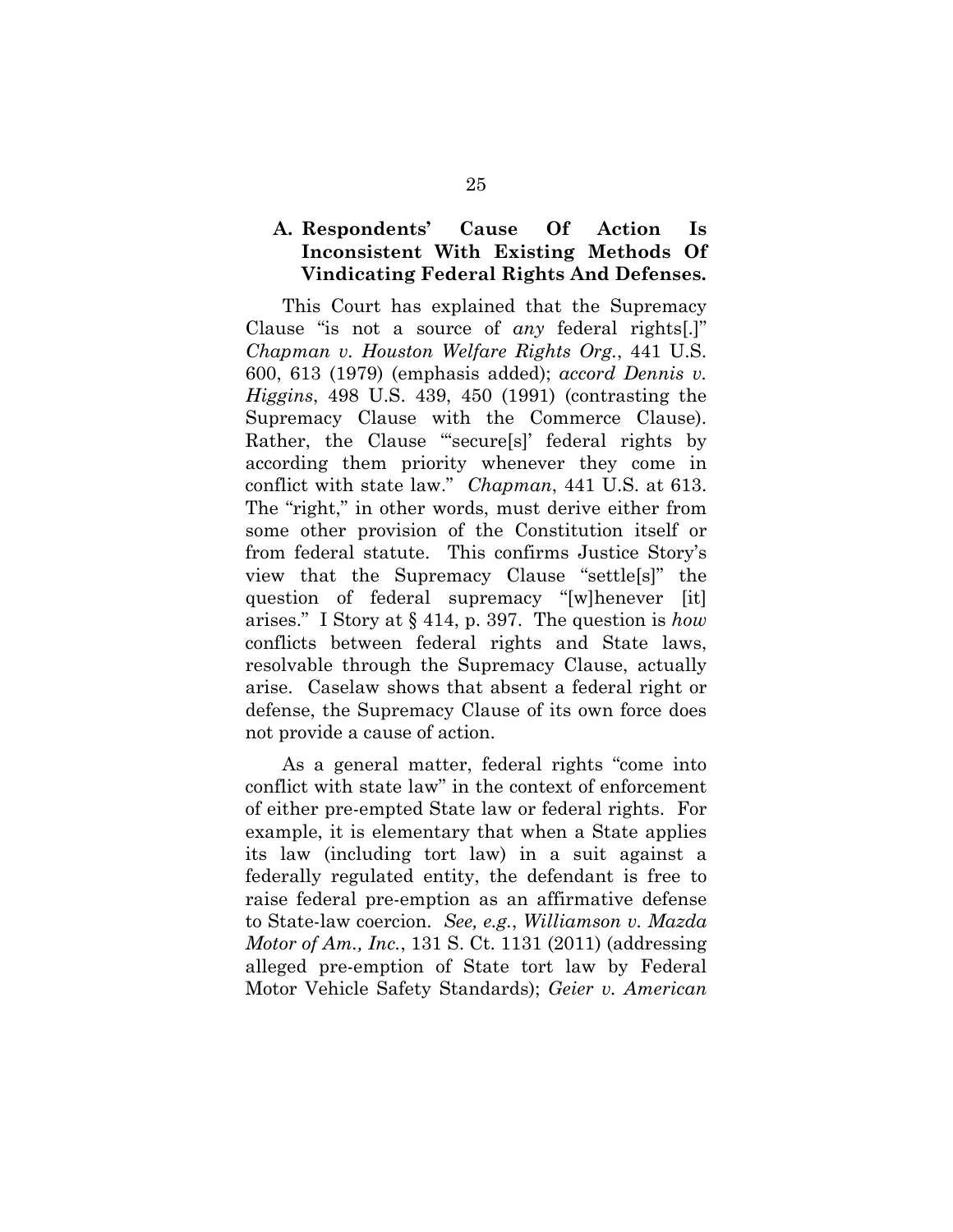*Honda Motor Co., Inc.*, 529 U.S. 861 (2000) (same). Likewise, when a federal statute such as 42 U.S.C. § 1983 provides a private cause of action for vindication of federal rights, parties holding those rights can go to court to seek affirmative relief, including injunctive or declaratory relief against preempted State law. *See, e.g.*, *Golden State Transit Corp. v. City of Los Angeles*, 493 U.S. 103 (1989). It is undisputed in this case that Respondents are not subject to any State coercion and have no federal rights under the statute, so these uses of the Supremacy Clause do not pertain.

Under carefully defined circumstances, parties have a right in equity to assert an anticipatory defense against the enforcement of a pre-empted State law, and to obtain relief in the form of a writ of injunction or prohibition. *See, e.g.*, *Shaw v. Delta Air Lines, Inc.*, 463 U.S. 85, 96 n.14 (1983) (recognizing federal court jurisdiction over a plaintiff's suit in equity to enjoin a State regulation that infringes federal rights).As the *Shaw* Court explained, the right to invoke the supremacy of federal law in cases of threatened enforcement of pre-empted State law is essentially an application of the equitable principles underlying *Ex parte Young*. *See Shaw*, 463 U.S. at 96 n.14 (citing *Ex parte Young*, 209 U.S. 123, 160-62 (1908)).10 Suits of this type trace their history as far back as *Osborn v. Bank of the United States*, 22 U.S.

<sup>10</sup> The question presented in *Ex parte Young* was not whether the plaintiff had a cause of action, but whether sovereign immunity would bar such a suit. The underlying equitable principles were not contested.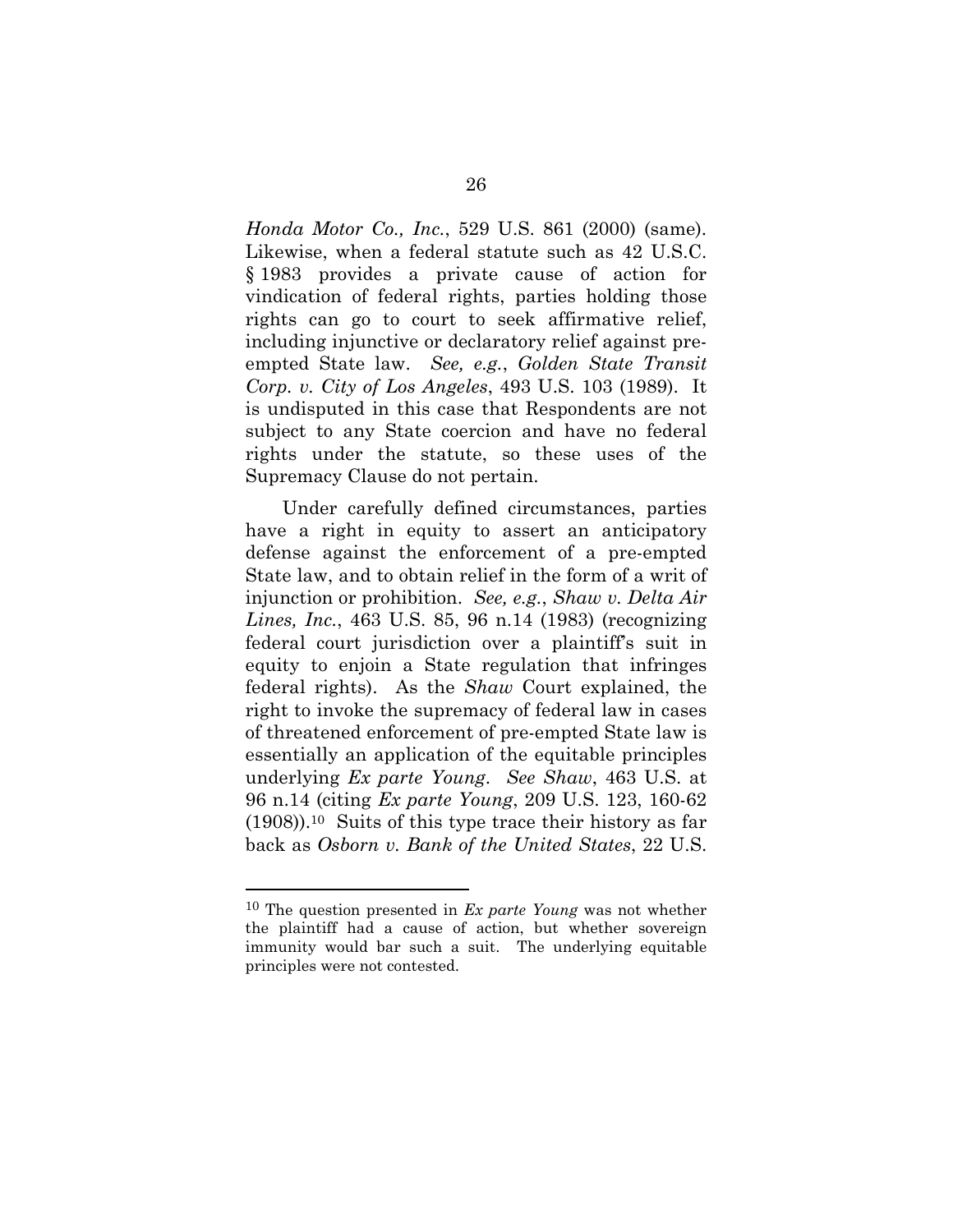(9 Wheat.) 738 (1824), and are now largely uncontroversial.

But those cases, however, "involv[e] 'the preemptive assertion in equity of a defense that would otherwise have been available in the State's enforcement proceedings at law.'" *Independent Living Ctr.*, 132 S. Ct. at 1213 (Roberts, C.J., dissenting) (quoting *Virginia Office for Protection & Advocacy v. Stewart*, 131 S. Ct. 1632, 1642 (2011) (Kennedy, J., concurring)). Like the uses of the Supremacy Clause described above, such suits seek to assert federal constitutional or statutory rights often, an implied federal right not to be subject to pre-empted State coercive authority — that void State enforcement proceedings. *See Young*, 209 U.S. at 155-56. Thus, although the regulated party brings the lawsuit, the Supremacy Clause is still a shield dependent on a federal right or defense, not a cause of action for affirmative relief.

Historically, in fact, the type of equitable action asserted in *Shaw* could *only* be used as a shield, and the Supremacy Clause functioned only as the rule of decision. The plaintiff in *Young* sought an anti-suit injunction under federal equity law, which supplied an equitable cause of action. *See generally* John Harrison, Ex Parte Young, 60 Stan. L. Rev. 989 (2008); *id.* at 1014. In cases like *Young*, plaintiffs seeking such an injunction had to show (1) a legal defense (such as pre-emption) to an impending legal action and (2) an argument that waiting to assert the defense at law would not be an adequate remedy. *Id.* at 997-999, 1014; *Scott v. Donald*, 165 U.S. 107, 114 (1897) ("[T]he circuit courts of the United States will restrain a state officer from executing an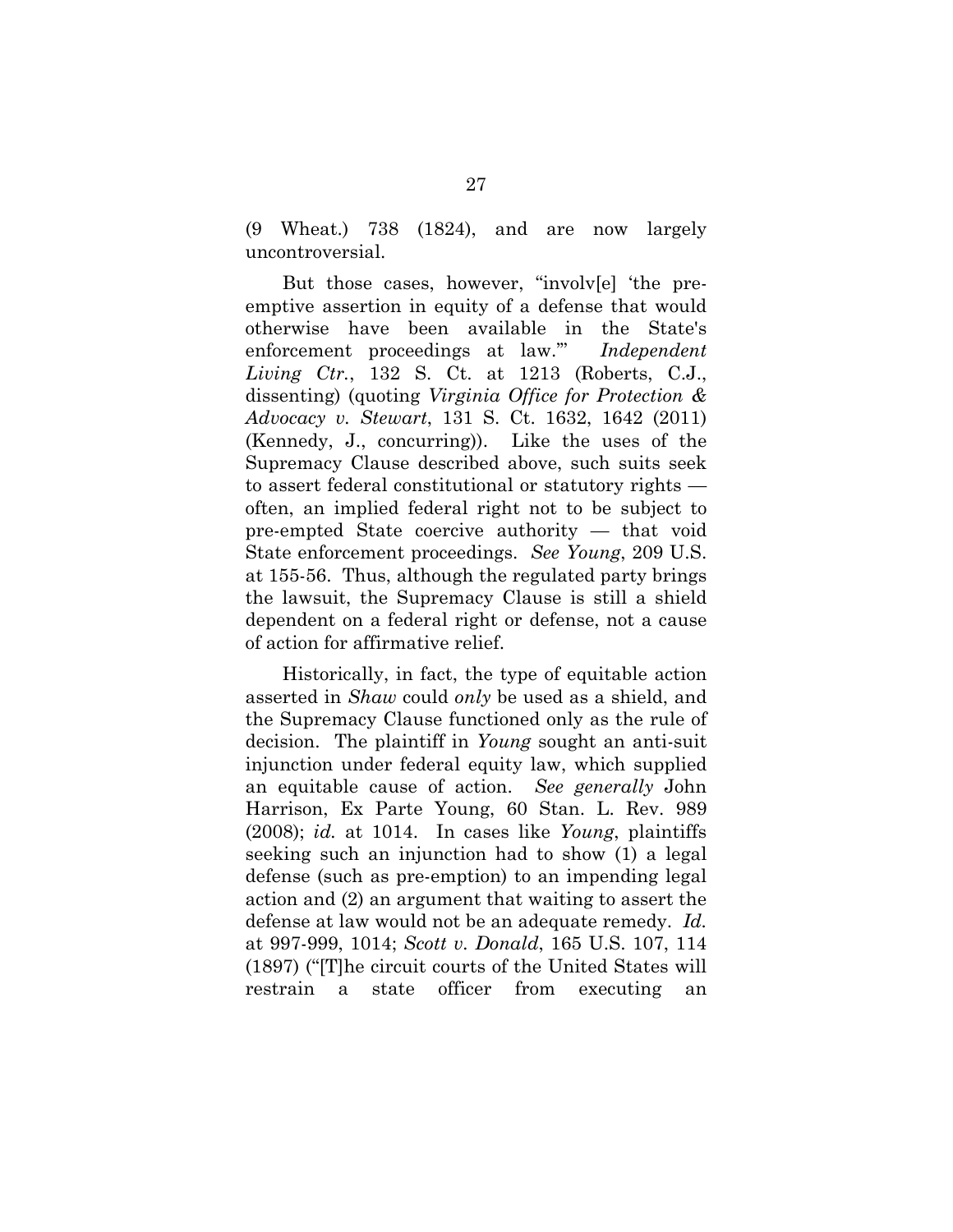unconstitutional statute of the state when to execute it would be to violate rights and privileges of the complainant that had been guarantied by the constitution, and would do irreparable damage and injury to him[.]") (quoting *Ex parte Tyler*, 149 U.S. 164, 191 (1893)); *see also* IV John Norton Pomeroy, *A Treatise on Equity Jurisprudence as Administered in the United States of America* § 1363, p. 981-83 (5th ed. 1941); *Williams v. Neely*, 134 F. 1, 4 (1904) (discussing an equity case brought to pre-emptively assert a contractual defense).

Those two prerequisites have been satisfied in the overwhelming bulk of cases in which this Court has upheld relief based on federal supremacy, whether they have been explicitly addressed or not. *Virginia Office for Protection & Advocacy*, 131 S. Ct. at 1642 (majority opinion) (plaintiff must have "a federal right" in order to seek judicial relief under *Young*); *accord Verizon Md. Inc. v. Public Serv. Comm'n*, 535 U.S. 635, 640 (2002) (enforcement of State administrative ruling), *Gade v. National Solid Wastes Mgmt. Ass'n*, 505 U.S. 88, 94 (1992) (enforcement of State licensing laws), *Ray v. Atlantic Richfield Co.*, 435 U.S. 151, 156 (1978) (enforcement of State oil tanker restrictions); *Florida Lime & Avocado Growers, Inc. v. Paul*, 373 U.S. 132, 134 (1963) (enforcement of State agricultural standards).. To be sure, some cases are more difficult to fit into the historical paradigm.11 To our knowledge,

<sup>11</sup> One example is *Crosby v. National Foreign Trade Council*, 530 U.S. 363 (2000), where plaintiffs alleged that a State statute regulating trade with Burma was preempted by federal statute and unconstitutional under the Foreign Commerce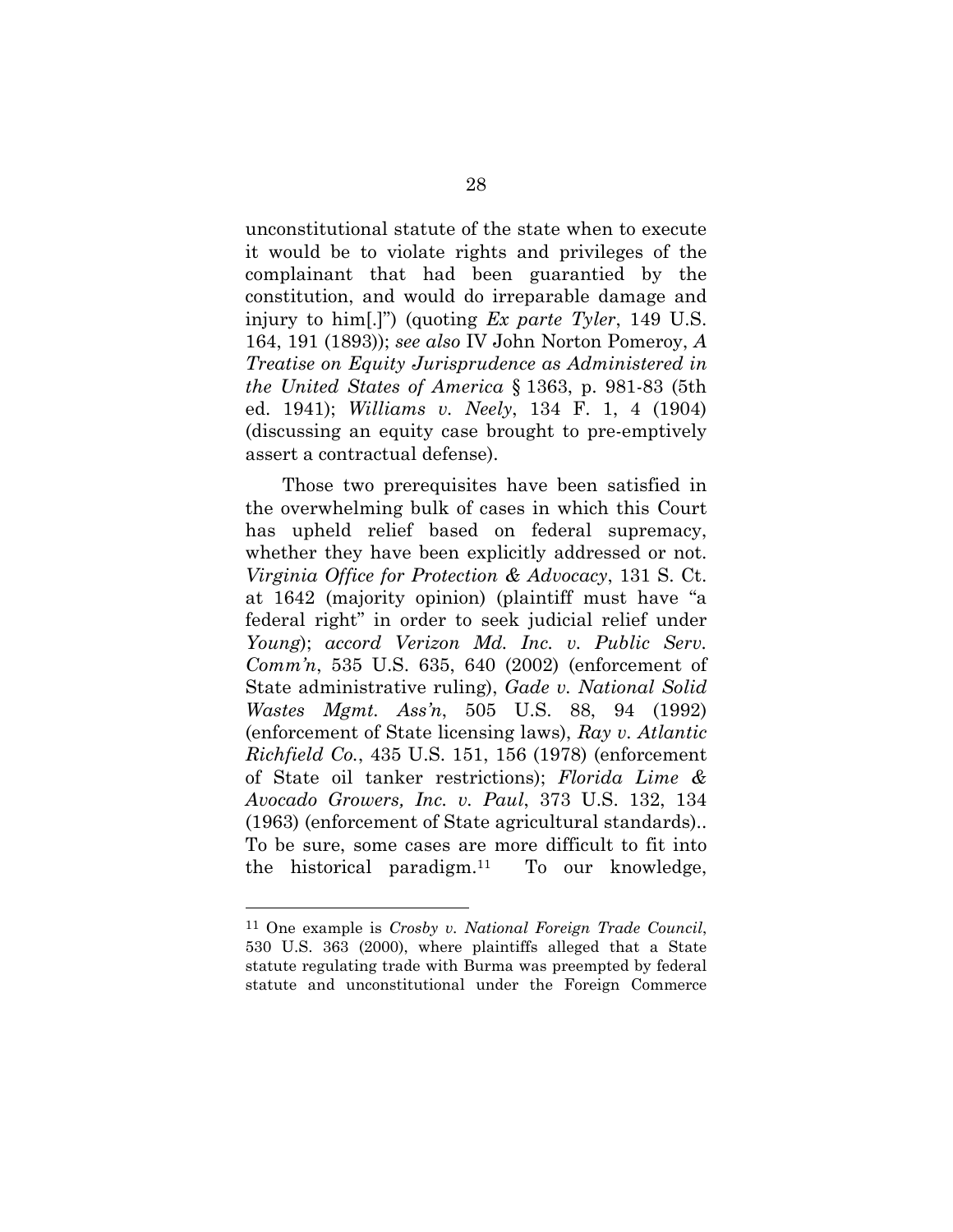however, none of those cases does more than assume that a cause of action exists, and so they do not constitute binding precedent on the existence of a Supremacy Clause action. *E.g.*, *United States v. L. A. Tucker Truck Lines, Inc*., 344 U.S. 33, 38 (1952) ("Even as to our own judicial power or jurisdiction, this Court has followed the lead of Chief Justice Marshall who held that this Court is not bound by a prior exercise of jurisdiction in a case where it was not questioned and it was passed sub silentio."). Respondents in this case, lacking a "defense" that they could assert in an enforcement action by the State of Idaho, could not have made out a claim that would have met the traditional requirements for a preemption claim. Consequently, this Court's preemption cases following *Young* do not pertain either.

In addition, under equity, only negative injunctive relief was permitted. The *Young* Court emphasized that the rule it announced would not extend to offensive uses of equitable causes of action, like Respondents' effort to force States to take affirmative action to conform to federal law in the absence of a federal right. *Ex parte Young*, 209 U.S.

Clause. Although this Court resolved the case only on the preemption argument, which was the narrower rationale, the plaintiffs also asserted a cause of action under the Commerce Clause, *see Dennis,* 498 U.S. at 446-47, which had been decided in their favor by the court of appeals, *see National Foreign Trade Council v. Natsios,* 181 F.3d 38, 62 (1st Cir. 1999). The defendants did not question whether the plaintiffs had a cause of action to raise the preemption argument standing alone, and thus forfeited that argument.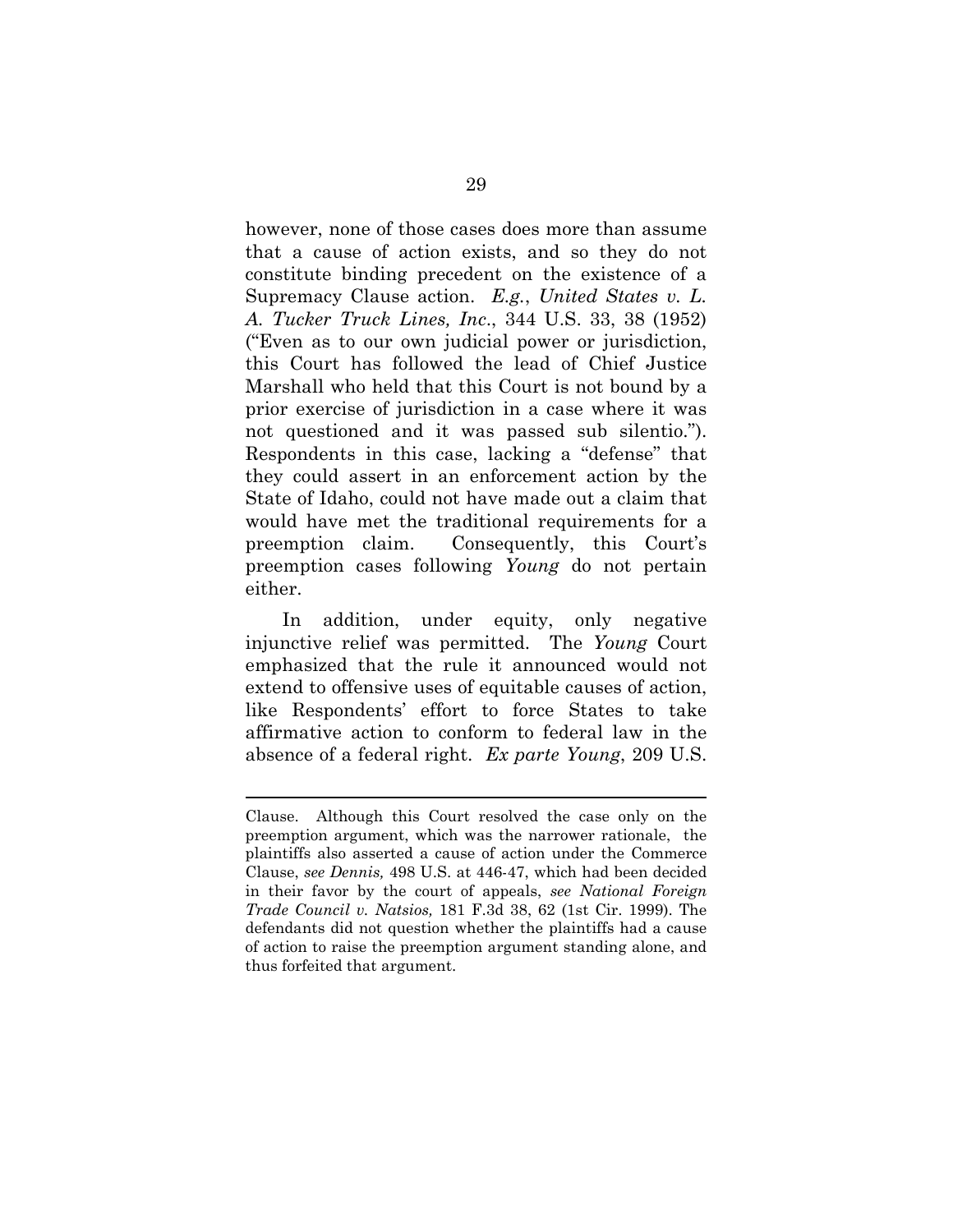at 158; *see also* Henry M. Hart, Jr., *The Relations Between State and Federal Law*, 54 Colum. L. Rev. 489, 516 (1954) (distinguishing between negative injunctive relief permitted by *Ex parte Young* and affirmative relief foreclosed by the Eleventh Amendment). This Court has recently reiterated that very point. *Virginia Office for Protection & Advocacy*, 131 S. Ct. at 1639 (no right under *Young* to seek specific performance of State's contract).

## **B. Respondents' Cause Of Action Is Inconsistent With Existing Federal Statutory Remedies.**

To expand the cause of action contemplated by *Young* and *Shaw* to plaintiffs without federal rights or defenses, furthermore, would bring it into tension with the causes of action actually enacted by Congress, and with the limitations this Court has placed on implying additional statutory causes of action.

## **1. Respondents' theory conflicts with this Court's precedent on implied statutory causes of action.**

All parties, including Respondents, appear to agree that Congress did not intend 42 U.S.C. § 1396a(a)(30)(A) of the Medicaid Act to create a private right of action, and that this Court's test for implying a statutory cause of action therefore is not met. *Stoneridge Inv. Partners, LLC v. Scientific-Atlanta*, 552 U.S. 148, 164-65 (2008). And yet Respondents have brought suit to enforce that provision against the State of California for their own benefit. To put the matter most starkly, all parties agree that Section 1396a does not create a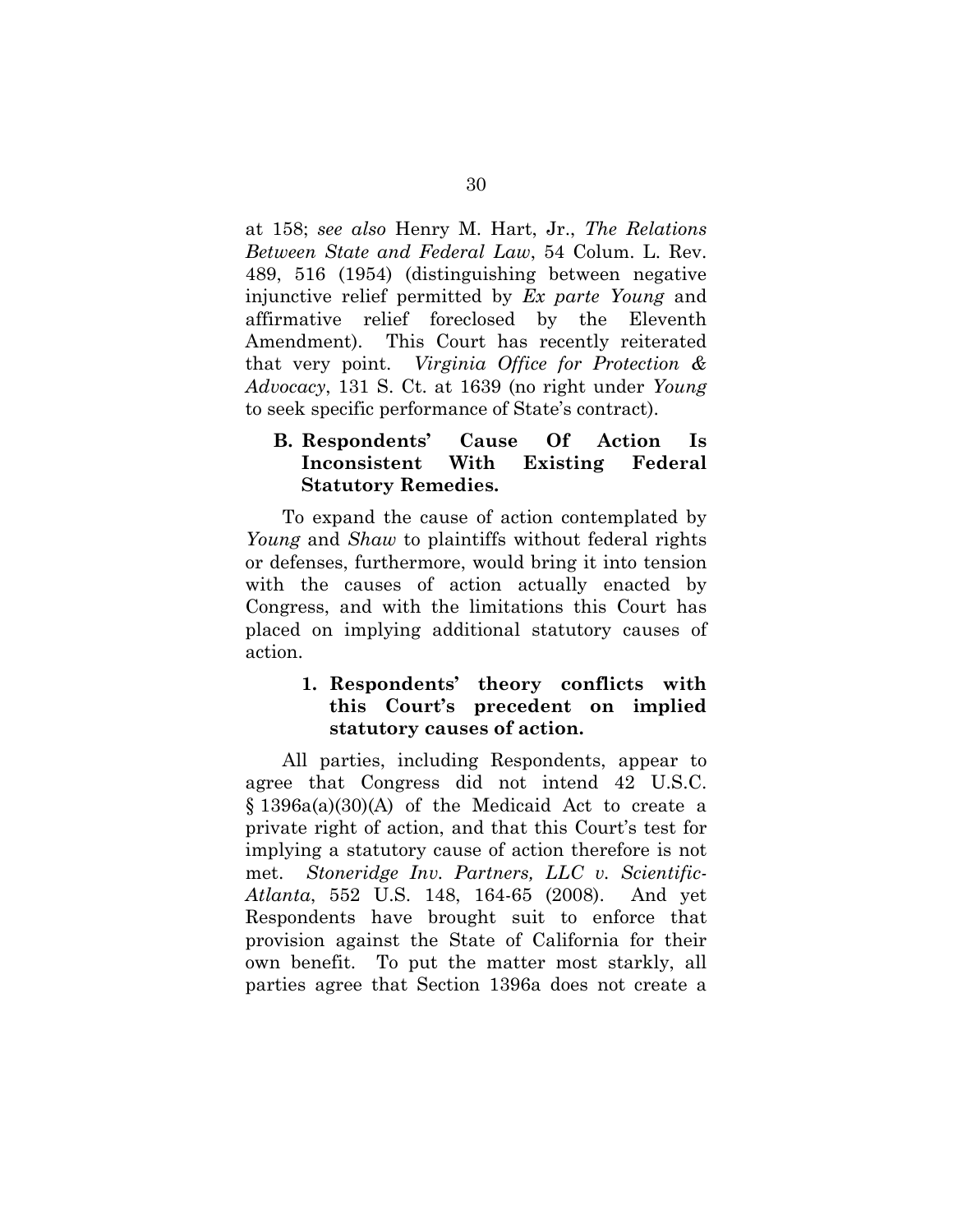private cause of action, *but Respondents are suing under it anyway*, aided by nominal reliance on the Supremacy Clause. Respondents' use of the Supremacy Clause would override the limitations this Court has properly placed on implied statutory causes of action.

The consequences would be extraordinary. Today, this Court finds implied statutory causes of action "*only* if the underlying statute can be interpreted to disclose [congressional] intent to create one[.]" *Stoneridge*, 552 U.S. at 164-65 (emphasis added). That rule rests on the sound presumption that "[t]he decision to extend the cause of action is for Congress, not for us." *Id.* at 165. This Court's role has been "to interpret the statute Congress has passed to determine whether it displays an intent to create not just a private right but also a private remedy." *Alexander v. Sandoval*, 532 U.S. 275, 286 (2001). And in the absence of Congressional intent, this Court has held "that a cause of action does not exist and courts may not create one, no matter how desirable that might be as a policy matter, or how compatible with the statute." *Sandoval*, 532 U.S. at 286-87.

Respondents' theory, in contrast, would mean that *every* federal statute implicitly authorizes a private cause of action against State or local governmental defendants under the Supremacy Clause, whether it creates causes of action or affirmative defenses or not, so long as it has potentially pre-emptive effects. That rule has no evident limiting principle. Federal criminal statutes generally do not create private rights of action, *see United States v. Claflin*, 97 U.S. 546, 547 (1878)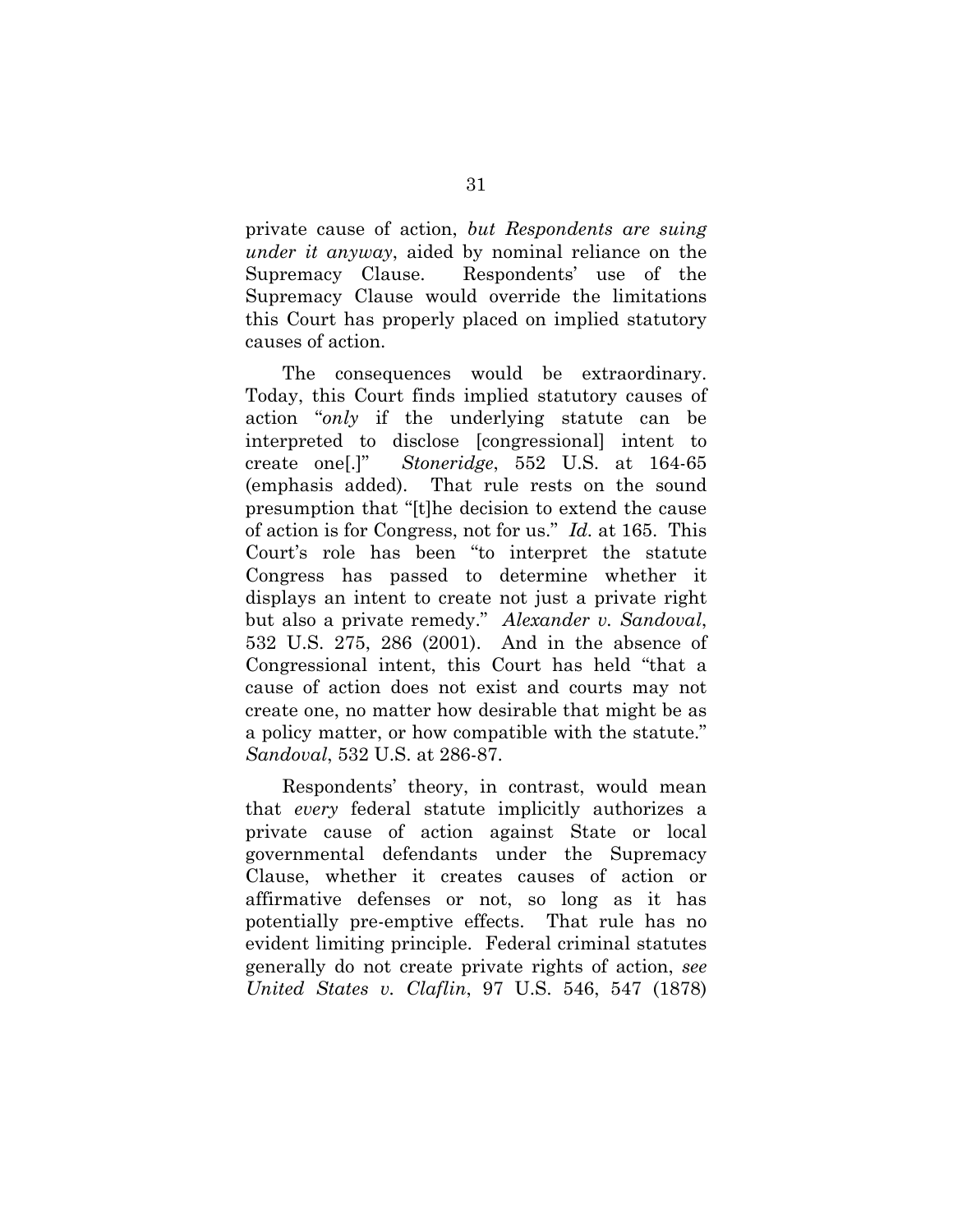("That act contemplated a criminal proceeding, and not a civil action.... It is obvious, therefore, that its provisions cannot be enforced by any civil action...."), and "there is no federal right to require the government to initiate criminal proceedings against an individual," *Davis v. Jordan*, 573 F. App'x 135, 137 (3d Cir. 2014) (citing *Linda R.S. v. Richard D*., 410 U.S. 614, 619 (1973)), but Respondents' theory implies that a private party could use federal criminal statutes to enjoin the acts of State agents as "preempted." This court has held that even selfexecuting treaties are presumed not to create causes of action, *see Medellin v. Texas*, 552 U.S. 491, 506 n.3 (2008); *Restatement (Third) of the Foreign Relations Law of the United States* § 907, cmt. a (1987), but Respondents' theory also presumably implies that every one of them can nonetheless be enforced against States by individuals seeking injunctions. By limiting implied causes of action before, this Court has rejected Respondents' position, and should do so again.

### **2. Respondents' theory would render Section 1983's equitable remedies redundant.**

Respondents' Supremacy Clause theory would also supplant much of Section 1983, which (as mentioned above) creates an injunctive remedy for violations of federal rights but not a free-standing cause of action in all instances of alleged preemption. *See, e.g.*, *Gonzaga Univ. v. Doe*, 536 U.S. 273, 283 (2002) (plaintiffs may not sue under § 1983 for State violation of federal statute unless the statute creates an "unambiguously conferred right"). Virtually every suit for an injunction under Section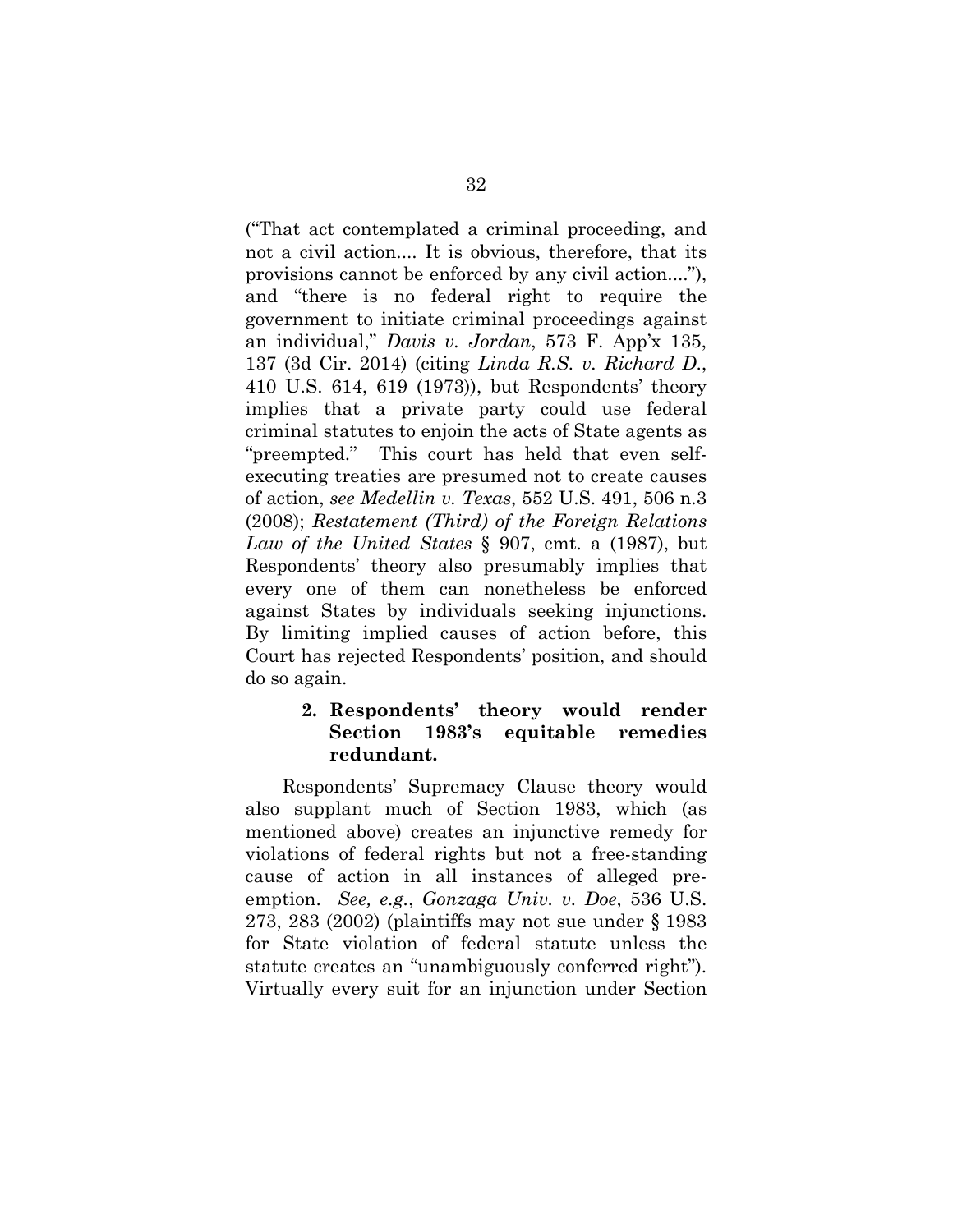1983, after all, could be characterized as alleging federal preemption, and under the Ninth Circuit's rule all a plaintiff would then need to establish is standing. Respondent's Supremacy Clause cause of action, in other words, renders a statutory cause of action and remedy almost entirely redundant.

That effect is even more striking because members of the Congress that enacted Section 1983's predecessor in 1871 evidently believed that its equitable remedies were *new*, and necessary to vindicate federal rights. Senator Frelinghuysen supported the bill on the ground that an "injured party should have an original action in our Federal courts, so that by injunction . . . he could have relief" for violations of his rights. Cong. Globe, 42d Cong., 1st Sess., at 501 (1871). Senator Carpenter said that before the Fourteenth Amendment, Congress lacked the "affirmative power" to "save the citizen from the violation of any of his rights by the State Legislatures[.]" "[T]he only remedy," he said, "was a judicial one *when the case arose*." *Id.* at 577 (emphasis added). Just as the Supremacy Clause's history indicates, vindication of federal rights had to await occasion for defensive use. As for affirmatively compelling State compliance with federal law, Representative Lowe understood it to be impossible without Section 1983: "The Federal Government cannot serve a writ of *mandamus* upon State Executives . . . to compel them to . . . protect the rights, privileges, and immunities of citizens. There is no legal machinery for that purpose. . . . Hence this bill throws open the doors of the United States courts to those whose rights under the Constitution are denied or impaired." *Id.* at 376. Even against the background of federal cases such as *Osborn*,